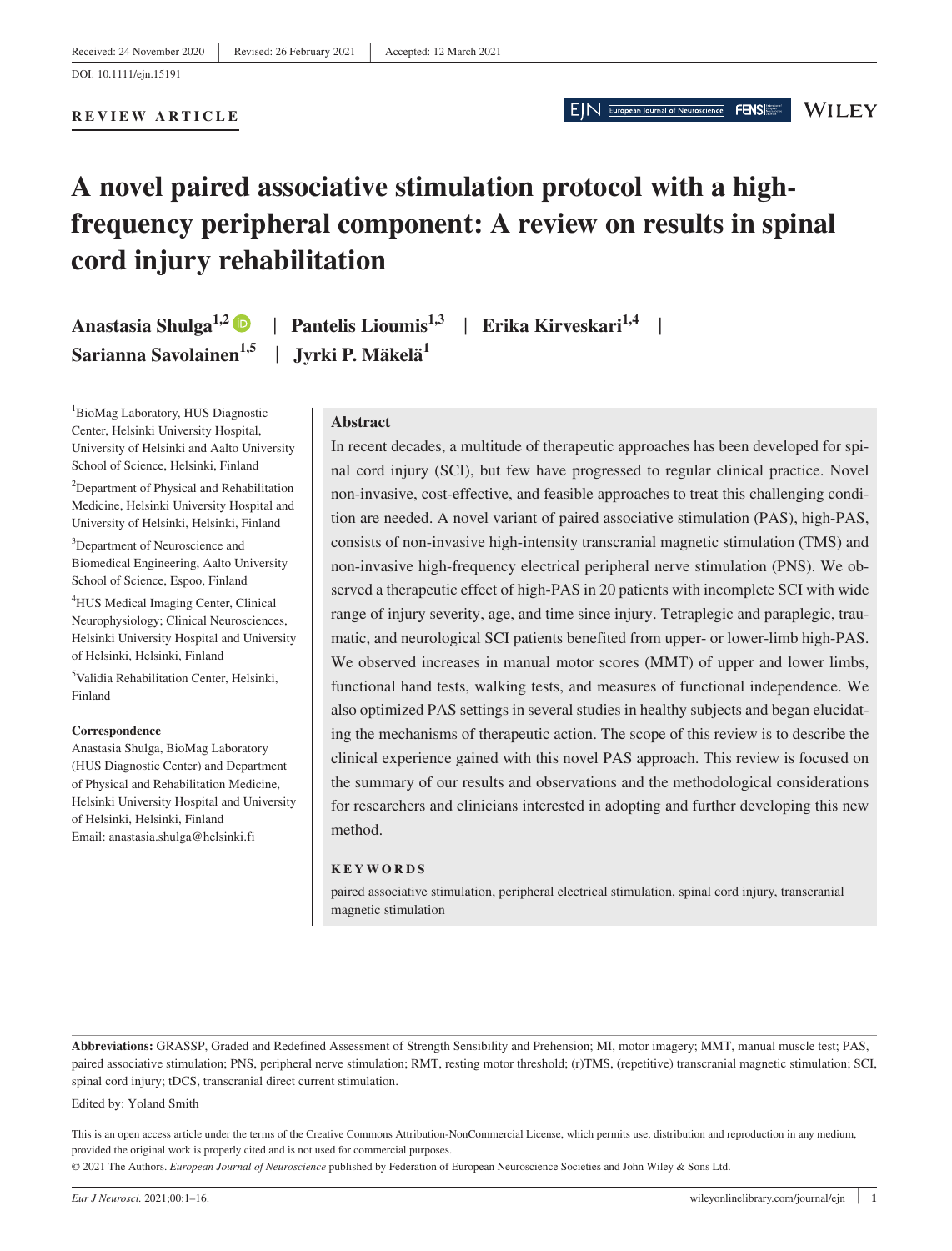# **1** | **INTRODUCTION**

Spinal cord injury (SCI) has a devastating effect on the quality of life of an individual and constitutes a substantial economic burden for society (Chen & DeVivo, 2019). The estimated number of patients with SCI is over 2.5 million worldwide (Thuret et al., 2006). Although SCI accounts for only a small proportion of all injuries, the associated consequences make SCI one of the most life-changing injuries (Chen & DeVivo, 2019). Although several therapeutic approaches have been recently developed, only a few have progressed from laboratories to actual clinical practice (Jack et al., 2020; Ramer et al., 2014; Tohda & Kuboyama, 2011). There is a great demand for safe, non-invasive, and feasible treatments for both the acute and chronic stages of SCI.

The majority of SCIs are incomplete (Ackery et al., 2004; Chen & DeVivo, 2019; Fawcett et al., 2007). Moreover, non-functional connectivity can also be preserved in clinically complete injuries (Kirshblum & Solinsky, 2019; Squair et al., 2016). Over the last 40 years, pre-hospital management of SCI has dramatically improved, leading to an increased amount of spared residual connectivity and consequent improvement in prognosis after SCI (Whetstone, 2019). Strengthening these residual pathways through a wide range of non-invasive methods has gained considerable attention in human SCI research (Field-Fote, 2015; Field-Fote et al., 2016). Activity-based rehabilitation has been identified as number one in a top-10 research priority list for SCI (van Middendorp et al., 2014). Long-term potentiation (LTP) (Nicoll, 2017), the result of the cooperativity and associativity of neuronal activation, is one of the central targets in counteracting the weakness of the damaged connections after neuronal trauma and disease. Indeed, evidence from animal studies indicates that stimulation protocols inducing spike-time-dependent (STDP)-like plasticity between upper and lower motor neurons are promising approaches for strengthening the residual connections and promoting motor recovery (Ahmed, 2013; McPherson et al., 2015; Nishimura et al., 2013).

To this end, non-invasive stimulation techniques, such as transcranial magnetic stimulation (TMS) and transcranial direct current stimulation (tDCS), are gaining increased attention as potential tools to improve rehabilitation outcomes through activity-dependent mechanisms (Rossini et al., 2015). TMS is a safe, non-invasive technique that enables the specific activation of part of the cortex (Rossi et al., 2009; Rossi et al., 2018). Cortical activation by TMS depends on the coil type (Deng et al., 2013), its positioning and orientation (Laakso et al., 2014), on the stimulation intensity, and on the type of navigation (Hannula & Ilmoniemi, 2017). When a figure-ofeight-coil (half value depth 0.9–3.4 cm and tangential spread  $5 \text{ cm}^2$ ) (Deng et al., 2013) is combined with E-field navigation (Hannula & Ilmoniemi, 2017), motor cortex identification precision with no more than 2-mm error comparable to direct

electrical stimulation can be achieved (Schmidt et al., 2015). Some clinical trials have been conducted on the efficacy of repetitive TMS (rTMS) in SCI patients. Multisession rTMS can induce some functional improvement in SCI individuals. Overall, the available data are inconsistent and likely depend on the parameters of the rTMS protocol and on the severity and level of SCI (Ellaway et al., 2014). tDCS delivers a continuous subthreshold current over the scalp. Anodal tDCS may promote neuroplasticity by depolarizing intracortical axons and pyramidal neurons and may lead to increased cortical excitability that alters the neuronal firing rate (Nitsche et al., 2004). A meta-analysis of randomized sham-controlled blinded clinical trials in SCI patients indicated functional recovery with a small effect size by anodal tDCS. However, no significant difference in muscle strength was observed between active and sham tDCS (de Araujo et al., 2020).

Paired associative stimulation (PAS) is a combination of TMS with electrical peripheral nerve stimulation (PNS). PAS for motor rehabilitation combines TMS of the primary motor cortex (M1) with PNS of the contralateral limbs (Chen & Udupa, 2009). The idea of PAS is to synchronously activate pre- and postsynaptic neurons to induce plastic changes by mechanisms utilizing LTP (Stefan et al., 2000). PAS-induced changes in neuronal connectivity represent a form of STDP (Stefan et al., 2000). STDP can result in either synaptic LTP or inhibition (LTD), depending on the timing of the pre- and postsynaptic stimuli (Dan & Poo, 2004). In healthy individuals, PAS can induce either LTP-like or LTD-like plasticity in the corticospinal tract (CST), as indicated by the facilitation or inhibition of motor-evoked potentials (MEPs; responses to TMS recorded from muscles). The interstimulus interval (ISI) between TMS and PNS is the strongest factor determining the polarity of the response (Suppa et al., 2017). The first PAS protocols targeted the cortical level (Stefan et al., 2000; Suppa et al., 2017). However, PAS stimuli can also be timed to converge on the spinal cord level (Taylor & Martin, 2009). PAS can be applied to upper and lower motor neurons; it thus appears to be an attractive possibility to strengthen weakened connectivity between these neuronal populations (Jack et al., 2020; Suppa et al., 2017).

Data on conventional PAS (single TMS and single PNS pulses) on functionally meaningful outcomes in neurological patients are scarce. A single session of conventional PAS resulted in a transient increase of MEP amplitudes (Carson & Kennedy, 2013) and transiently improved motor function in SCI patients (Bunday & Perez, 2012). Most PAS experiments have studied the efficacy of a single PAS session. A 4-week PAS improved leg muscle function in some stroke patients (Uy et al., 2003). Ten sessions of PAS, with parameters timed to occur at the spinal cord level and combined with exercise, modified motor performance in chronic SCI patients. Maximal voluntary contraction in targeted muscles increased after PAS with or without exercise but not after sham-PAS with exercise; this was preserved at 6 months in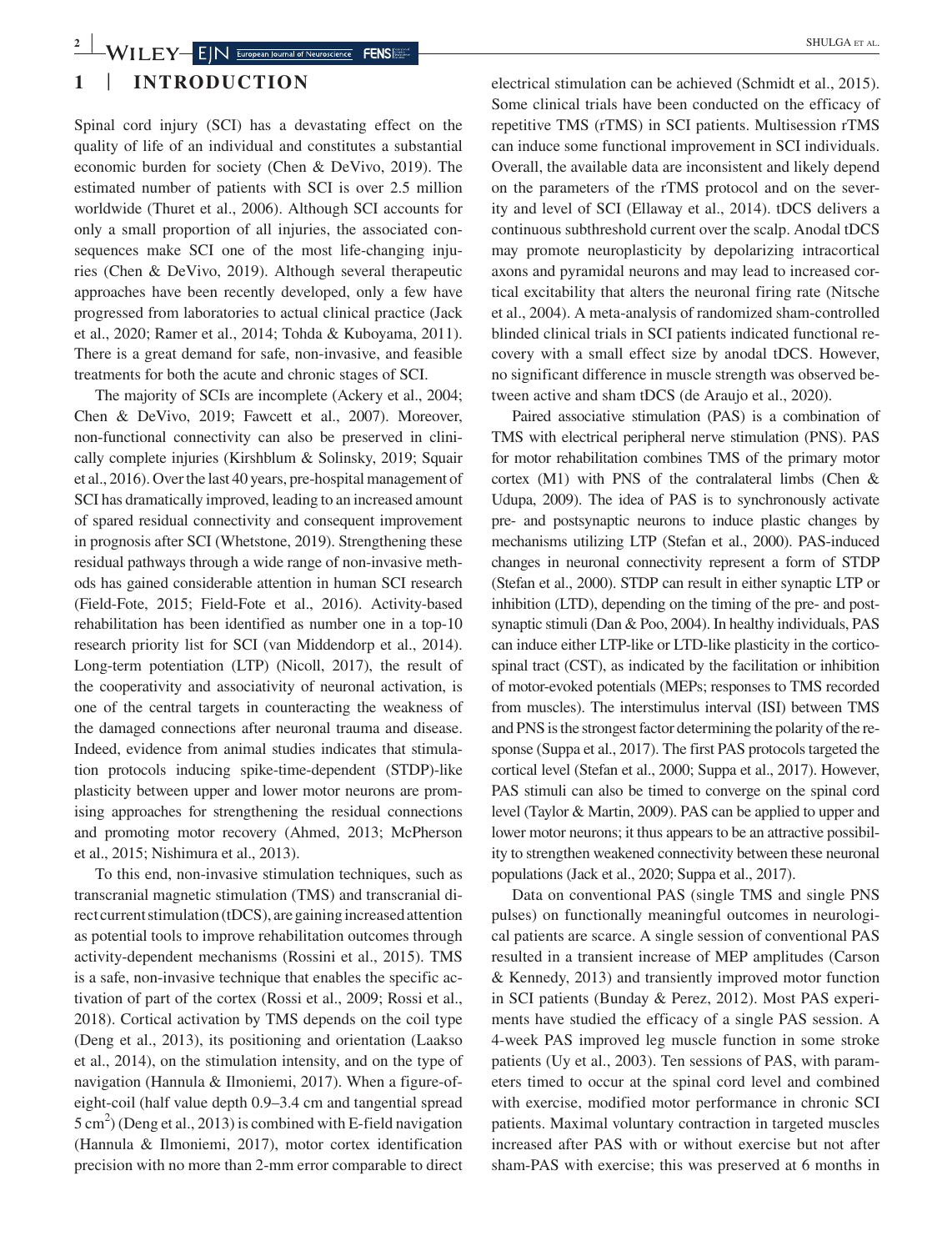the group receiving PAS with exercise. Graded and Redefined Assessment of Strength, Sensibility, and Prehension (GRASSP) and the 10-m walk test outcomes did not differ significantly between the groups (Jo & Perez, 2020).

In addition to dependence on the exact determination of ISI, numerous other conditions can affect the presence, the polarity, and the magnitude of MEP amplitude changes after conventional PAS (Carson & Kennedy, 2013). The outcome can depend on genetic factors, neuroanatomical differences, age, alertness, and focus of attention at the time of the experiment, time of the day, and medication, among others (Carson & Kennedy, 2013; Suppa et al., 2017). Conventional PAS protocols are excellent for studying and inducing cortical plasticity in humans. However, we believed that the demand for high timing precision and dependence on the aforementioned factors might not be suitable for clinical work. Measurements of SCI patients can be hampered by muscle spasticity and small or absent MEPs, medications affecting the central nervous system that cannot be avoided, and the fact that stimulation cannot always be performed at the same time of the day, among other considerations. Moreover, when timing is critical for strengthening plasticity, erroneous timing might lead to weaker connectivity (Jack et al., 2020). If PAS was applied in multiple successive sessions to enhance corticospinal connections as a tool for long-term rehabilitation, the initially calculated ISI might need to be adjusted constantly, as neuronal conductivity may change over time as a result of stimulation.

To this end, we developed a modified version of PAS that utilizes high-intensity TMS and high-frequency PNS ("high-PAS") and depends less on the detailed precision of the stimulation parameters. The scope of this review is to present the clinical experience gained with this novel PAS approach, which has been developed by our group since 2016 (Shulga, Lioumis, et al., 2016). We refer to other recent, excellent reviews on neuromodulation approaches in SCI, including conventional PAS, for a broad overview of the field (Carson & Kennedy, 2013; Christiansen & Perez, 2018; Field-Fote, 2015; Jack et al., 2020; Suppa et al., 2017). Here, we provide a summary of our clinical results in SCI subjects as well as our work in healthy subjects aimed at optimizing the PAS protocol. We also share observations and considerations for those interested in adopting and further developing this new method.

# **2** | **NOVEL MODIFIED PAS PROTOCOL (HIGH-PAS): STIMULATION SETUP AND RATIONALE FOR PARAMETER SELECTION**

The current recommendation for conventional PAS includes a single TMS pulse at the optimum cortical stimulation site

(hotspot) of the target muscle at an intensity producing a MEP of 1 mV in a small hand muscle (Suppa et al., 2017). PNS is delivered either as single pulses (Stefan et al., 2000) or in 10-Hz trains (McKay et al., 2002). As described above, conventional PAS may employ fixed ISIs between TMS and PNS (Carson & Kennedy, 2013), or if individually adjusted, exact determination of ISIs is required to ensure correct timing of the stimuli (Bunday & Perez, 2012).

The STDP model in which synaptic input to dendrites is active just before a somatic input is now regarded as highly simplified (Suppa et al., 2017). Spike timing is not the only requirement to induce plasticity; it depends also on the firing rate, postsynaptic voltage, and synaptic cooperativity (Feldman, 2012). For example, in experiments using brain tissue slices, connections exhibited Hebbian STDP only when presynaptic and postsynaptic spikes occurred at moderate firing rates (10–20 Hz); higher firing rates  $(>30$  Hz) induced LTP independent of spike timing (Feldman, 2012).

High-PAS utilizes high-frequency PNS trains and TMS pulses given at 100% of stimulator output (Figure 1). The idea is to generate multiple orthodromic volleys in the corticospinal tract by high-intensity TMS pulse (see below) and multiple antidromic activations by a peripheral stimulus train. Importantly, in cellular-level studies, multiple interactions induce LTP-like effects that overcome their long-term depression (LTD)-like counterparts (Sjostrom et al., 2001). Therefore, it is plausible that the net result of multiple collisions at the level of the spinal cord would be an LTP-like effect. Indeed, we have shown that this protocol effectively potentiates MEPs, indicating LTP-like plasticity, even when errors of  $\pm 10$  ms are introduced into the calculation of ISI (Shulga et al., 2016). We have shown that in the lower limbs, high-PAS with 100-Hz PNS upregulates MEPs in healthy subjects by 100%–150% (Figure 2) with a responder rate of 100% (Mezes et al., 2020; Tolmacheva et al., 2019). The corresponding values for the upper limbs in healthy subjects are yet to be determined.

# **3** | **CLINICAL IMPROVEMENTS IN CHRONIC SCI PATIENTS**

Regardless of the level of completeness, most of the recovery after SCI occurs within 6 months post-injury and the rate of change plateaus at 9 months post-injury (Oleson & Flanders, 2019). Although some motor recovery may continue for 2 years or more, the degree is generally small and unlikely to improve function significantly (Oleson & Flanders, 2019). We have recruited patients at the chronic phase  $(1-15)$  years post injury) to investigate the impact of 4–12 weeks of high-PAS (up to over a year in one patient (Rodionov et al., 2019)) on motor performance and other outcomes. As extensive spontaneous recovery at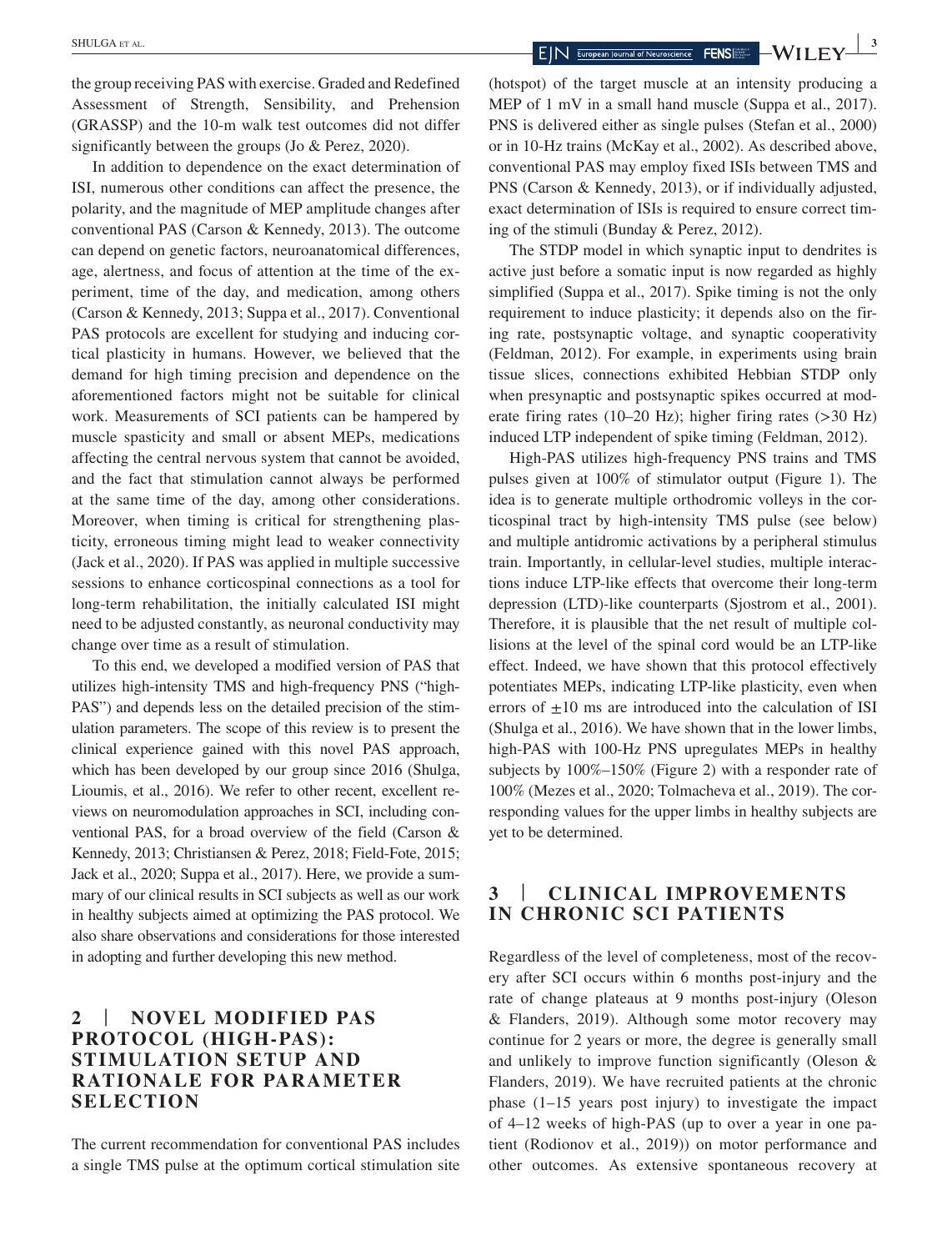

**FIGURE 1** PAS protocol. (A) PAS stimulation pattern. TMS – transcranial magnetic stimulation, PNS – peripheral electrical nerve stimulation. (B) Schematic representation of PAS setup. F-latency and MEP latency are measured before the PAS session to calculate the interval between TMS and PNS with the formula  $[F_{\text{latency}} - \text{MEP}_{\text{latency}}]$ . See Shulga et al., (2015) for the calculation yielding the formula. (B, D) stimulation of the tibial nerve (green lightning) and corresponding M1 hotspot (orange lightning). (C) Representative F-responses (left) and motorevoked potential (MEP) (right) recorded from right tibial nerve. (D) Photo of the setup

this stage is highly improbable, the patients served as their own control. We have by now reported altogether 20 patients, all of whom benefited from PAS, as described below (Rodionov et al., 2019, 2020; Shulga, Lioumis, et al., 2016; Shulga et al., 2020; Tolmacheva, Savolainen, et al., 2019; Tolmacheva et al., 2017; Vaalto et al., submitted). The clinical characteristics of these patients are summarized in Table S1. PAS can be applied to upper (Rodionov et al., 2019; Shulga, Lioumis, et al., 2016; Tolmacheva, Savolainen, et al., 2019; Tolmacheva et al., 2017) and lower (Rodionov et al., 2020; Shulga, Lioumis, et al., 2016; Shulga et al., 2020) limbs. It increases manual muscle test (MMT) scores in both traumatic (Rodionov et al., 2019, 2020; Shulga, Lioumis, et al., 2016; Shulga et al., 2020; Tolmacheva et al., 2017) and neurological (Rodionov et al., 2020; Tolmacheva, Savolainen, et al., 2019) SCI and in both paraplegic (Shulga, Lioumis, et al., 2016; Shulga et al., 2020) and tetraplegic (Rodionov et al., 2019, 2020) patients. In all studies, PAS was conducted in parallel with continuous conventional and individually tailored rehabilitation (Table S1), which remained the same as before PAS and was not influenced by the researchers.

#### **3.1** | **Manual motor test**

Patients were evaluated by Manual Muscle Testing (MMT) (Hislop et al., 2014) on 0–5 scale and with functional tests. The interpretation of MMT values is listed in Table 1. MMT scores  $\geq$ 3 are considered as functional (Oleson & Flanders, 2019). In each study, we calculated the average of the change in MMT score for each muscle. Only the muscles with abnormal values in the initial evaluation were considered.

After documenting the increase in MMT in two pilot patients, one para- and one tetraplegic (Shulga, Lioumis, et al., 2016), we conducted three case series (5 patients each) where MMT increased in each individual patient of each series (Rodionov et al., 2020; Tolmacheva, Savolainen, et al., 2019; Tolmacheva et al., 2017). We observed that upper limb PAS for 4 weeks increased MMT on average by 1 point, measured at follow up across all hand muscles in patients with traumatic injury (Tolmacheva et al., 2017). Thereafter, we further developed the PNS settings (Tolmacheva, Makela, et al., 2019) (see "PNS settings" below). With this new protocol applied for 6 weeks, we achieved a 1.7-point average increase in upper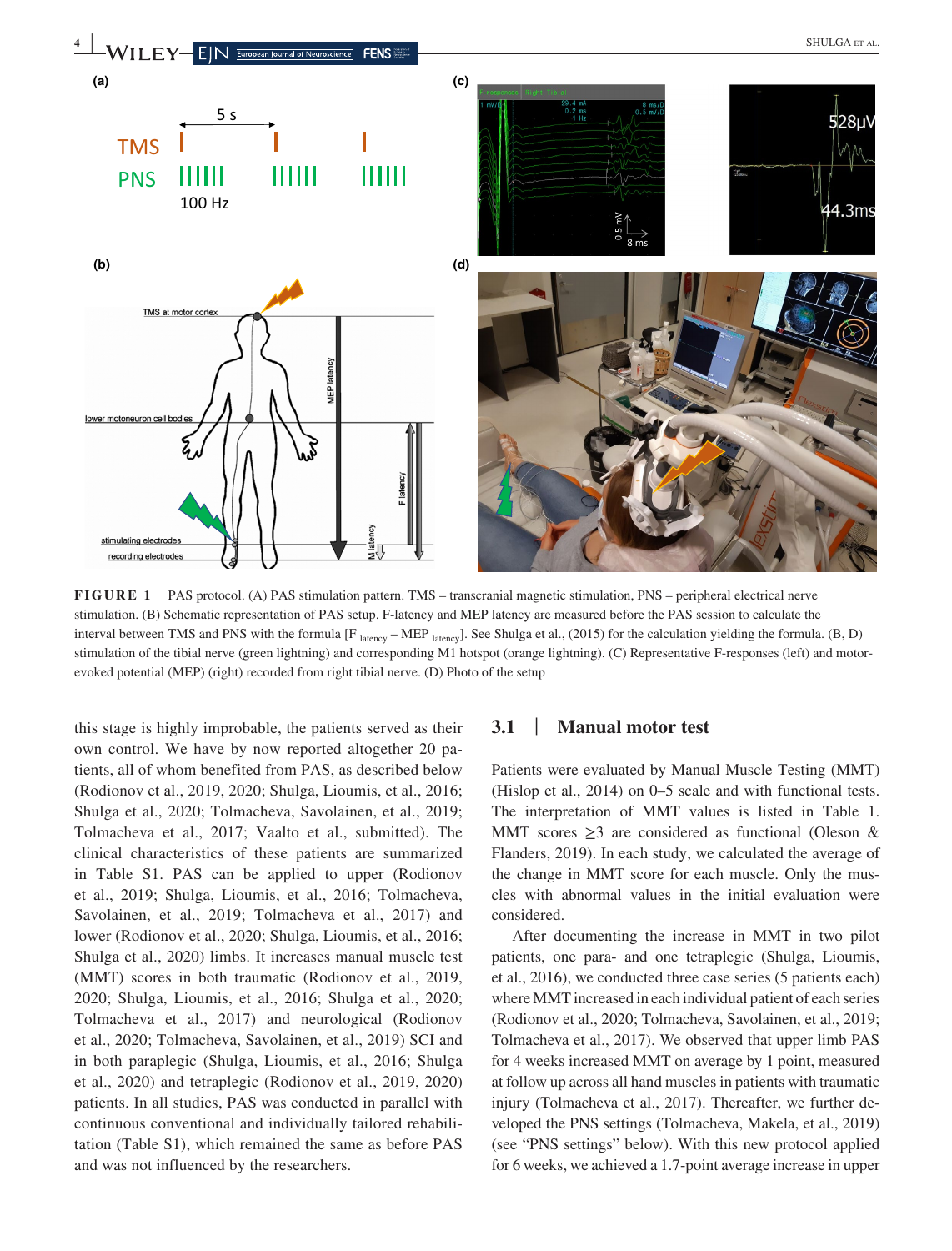

**FIGURE 2** Results from (Tolmacheva, Makela, et al., 2019) (A) and (Mezes et al., 2020) (B) showing that the strongest and most durable MEP potentiation is obtained with the 100-Hz PNS. (A) 100 Hz was significantly more efficient than 50 Hz and 25 Hz (star above the brackets) and was the only protocol that significantly potentiated MEPs at 0 min, 30 min, and 60 min after PAS (stars above the columns). See Figure 2b in (Tolmacheva, Makela, et al., 2019) for pre-and post-PAS raw data. (B) 100 Hz was the only protocol that significantly potentiated MEPs at 0 min and 30 min after PAS (stars above the columns). The 400-Hz protocol was significantly weaker than 100 Hz and 200 Hz (star above the brackets).

**TABLE 1** Manual Muscle Test (MMT) evaluation scale. ROM indicates range of movement.

| Value                    | <b>Meaning</b>                                 |
|--------------------------|------------------------------------------------|
| $\Omega$                 | No visible or palpable contraction.            |
| 1                        | Visible or palpable contraction.               |
| $\mathcal{D}$            | Full ROM gravity eliminated.                   |
| $\mathcal{E}$            | Full ROM against gravity.                      |
| 4                        | Full ROM against gravity, moderate resistance. |
| $\overline{\phantom{0}}$ | Full ROM against gravity, maximum resistance.  |

limb muscles in patients with non-traumatic SCI, measured in the follow-up (Tolmacheva, Savolainen, et al., 2019). We have also applied 8 weeks of stimulation to lower limbs of tetraplegic patients (both traumatic and non-traumatic) and observed a 1.2-point average MMT increase across all muscles (Rodionov et al., 2020). It is noteworthy that as MMT measures function against gravity, larger strength changes in the leg muscles are required to reach similar MMT results as in the hand muscles. In a case study where PAS was given as long as improvement was ongoing, we achieved an MMT increase of 3.2/1.8 in the right/left hand, which led to full MMT scores at the end of the experiment (Rodionov et al., 2019) (see also Table 2).

## **3.2** | **Functional gains**

Apart from MMT, we have also observed significant improvements in functional hand tests. In a study with non-traumatic tetraplegic patients, at 6-month evaluation we documented a 35% increase in Box and Block test results, a 60% increase in palm pinch test, and a 110% increase in grip dynamometry after upper limb PAS (Tolmacheva, Savolainen, et al., 2019). We also observed an average 22% improvement in walking speed in ambulatory participants after lower limb PAS (Rodionov et al., 2020). Subjective functional improvements were also reported by many patients who underwent 4–12 weeks of PAS. For example, patients reported improved use of the stimulated hand for hair washing, food slicing, dressing, handling a steering wheel (Tolmacheva, Savolainen, et al., 2019), opening doors, or opening bottles (Tolmacheva et al., 2017). Patients also reported generally more versatile use of the hands (Tolmacheva, Savolainen, et al., 2019; Tolmacheva et al., 2017). Eight weeks of PAS for lower limbs improved Spinal Cord Independence Measure (SCIM) in two patients of five by 15 and 9 points, mostly in Mobility subscales (Rodionov et al., 2020). In one patient, 12 weeks of PAS 1 year after injury enabled the participation in walking rehabilitation deemed futile before PAS, and improved walking distance by more than 100% when repeated for another 12 weeks 2 years after the injury. The patient was originally non-ambulatory; after the whole intervention he ambulated 50% of the time at home (Shulga et al., 2020), i.e., in this patient PAS was the major factor that restored the ability to walk. A remarkable increase in SCIM (especially in selfcare, see Table 2) was achieved in a case study (Rodionov et al., 2019) where PAS was applied to the hands for as long as they improved (for over a year). Before PAS, the subject needed total or partial assistance in eating, bathing,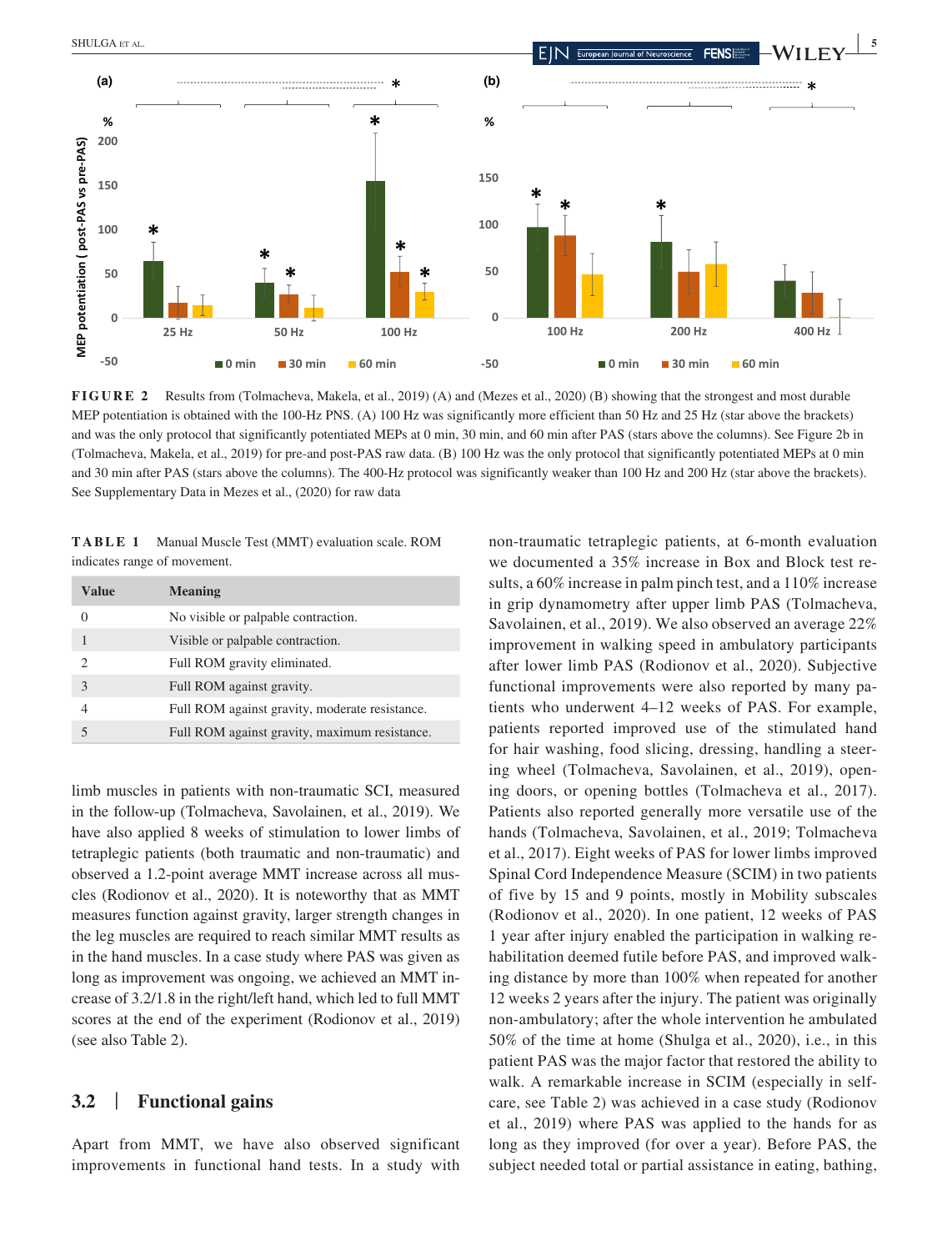| $\mathbf{6}$<br>$-WILEY-$<br>$N$ European Journal of Neuroscience                                                               | <b>FENSI</b>                                                                                                                | <b>SHULGA ET AL</b>                                                                      |
|---------------------------------------------------------------------------------------------------------------------------------|-----------------------------------------------------------------------------------------------------------------------------|------------------------------------------------------------------------------------------|
| <b>BEFORE, score and meaning</b>                                                                                                | <b>AFTER, score and meaning</b>                                                                                             | TABLE 2<br>Spinal Cord Independence<br>Measure (SCIM) self-care subscore before          |
| 1. Needs partial assistance for eating and/or<br>drinking, or for wearing adaptive devices                                      | 3. Eats and drinks independently; does not<br>require assistance or adaptive devices                                        | and after high-PAS was applied for as long<br>as improvement continued (for over 1 year) |
| 1. Requires partial assistance for bathing upper<br>body (soaping, washing, drying body and<br>head, manipulating water tap)    | 3. Washes independently; does not require<br>adaptive devices or specific setting                                           | (Rodionov et al., 2019)                                                                  |
| 0. Requires total assistance with dressing<br>upper body (clothes, shoes, permanent<br>orthoses: dressing, wearing, undressing) | 3. Independent with clothes without<br>buttons, zippers or laces; does not require<br>adaptive devices or specific settings |                                                                                          |
| 0. Requires total assistance with transfer from<br>bed to wheelchair                                                            | 2. Independent with transfer from bed to<br>wheelchair                                                                      |                                                                                          |
| 1. Requires partial assistance with grooming<br>(washing hands and face, brushing teeth,<br>combing hair, shaving)              | 3. Grooms independently without adaptive<br>devices                                                                         |                                                                                          |

dressing, and grooming. During the follow up, he could perform these tasks independently and without adaptive devices. In all patients who were able to utilize the improved muscle activity in daily life, the achieved scores either persisted or often even improved during the 1–4 month follow up. See Supplementary Links for example patient videos.

# **3.3** | **Other effects**

In all of our patients, the results of sensory testing performed according to American Spinal Injury Association impairment scale (AIS) classification did not change significantly. Spasticity measured by the modified Ashworth scale was also not affected.

Eight of 20 patients had neuropathic pain, which was mild to moderate in 7 patients (Rodionov et al., 2019, 2020; Shulga, Lioumis, et al., 2016; Shulga et al., 2020; Tolmacheva et al., 2017) and severe in 1 (Vaalto et al., submitted). Neuropathic pain decreased or unpleasant sensations disappeared in seven patients. A more detailed summary on neuropathic pain results is presented in Vaalto et al. (submitted).

# **4** | **IMPLEMENTATION OF PAS**

# **4.1** | **Pre-PAS measurements and calculations**

Although the implementation of PAS is individualized for each patient, it follows the same procedures for everyone. Below, we describe the setup and the underlying rationale. TMS is always delivered at 100% SO, whereas PNS intensity and the ISI between PNS and TMS are individually adjusted. Depending on the stimulation setup and need of the patient, nerves to be stimulated are selectively chosen based on the distribution of the weakness. One or both limbs can be chosen for stimulation. Preparation for PAS includes measurements of F-responses and mapping the motor cortex and measurement of MEP latencies (Figure 1).

# 4.1.1 | F-responses and determination of PNS intensity

F-waves are late orthodromic responses produced by a pool of motoneurons that is antidromically activated by peripheral motor or mixed-nerve stimulation. F-waves enable assessment of transmission between the stimulation site in a limb and the corresponding motor neuron in the spinal cord. The afferent and efferent pathway for the F-wave is the alpha motor neuron without an intervening synapse. Thus, F-waves reflect conduction to and from the spinal cord. The conduction velocity is identical in afferent and efferent fibers (Mesrati & Vecchierini, 2004). As we sought to estimate conduction along the entire motor axis in the upper and lower motor neurons, we used F-responses to define individual ISI between TMS and PNS (Shulga et al., 2015). For comparison, H reflex is a proprioceptive reflex elicited by posterior pathway activation. It is a muscle reaction to electrical stimulation of Ia sensory fibers activating the motoneuron pool and the efferent motor fibers. The conduction velocity is more rapid on afferent than on efferent fibers (Mesrati & Vecchierini, 2004). H reflex is a probe to study sensorimotor integration (Knikou, 2008) and thus is not an optimal tool for study of purely motor conduction.

First, 10 responses to 0.2-ms pulses at supramaximal intensity are recorded from the muscles innervated by the nerves to be stimulated (Table 3) and minimum F-latency is determined for ISI calculation (see "Calculation of ISI"). Thereafter, F-responses to single 1-ms pulses are recorded and the minimum PNS intensity required to produce persistent F-responses is determined; this intensity defines the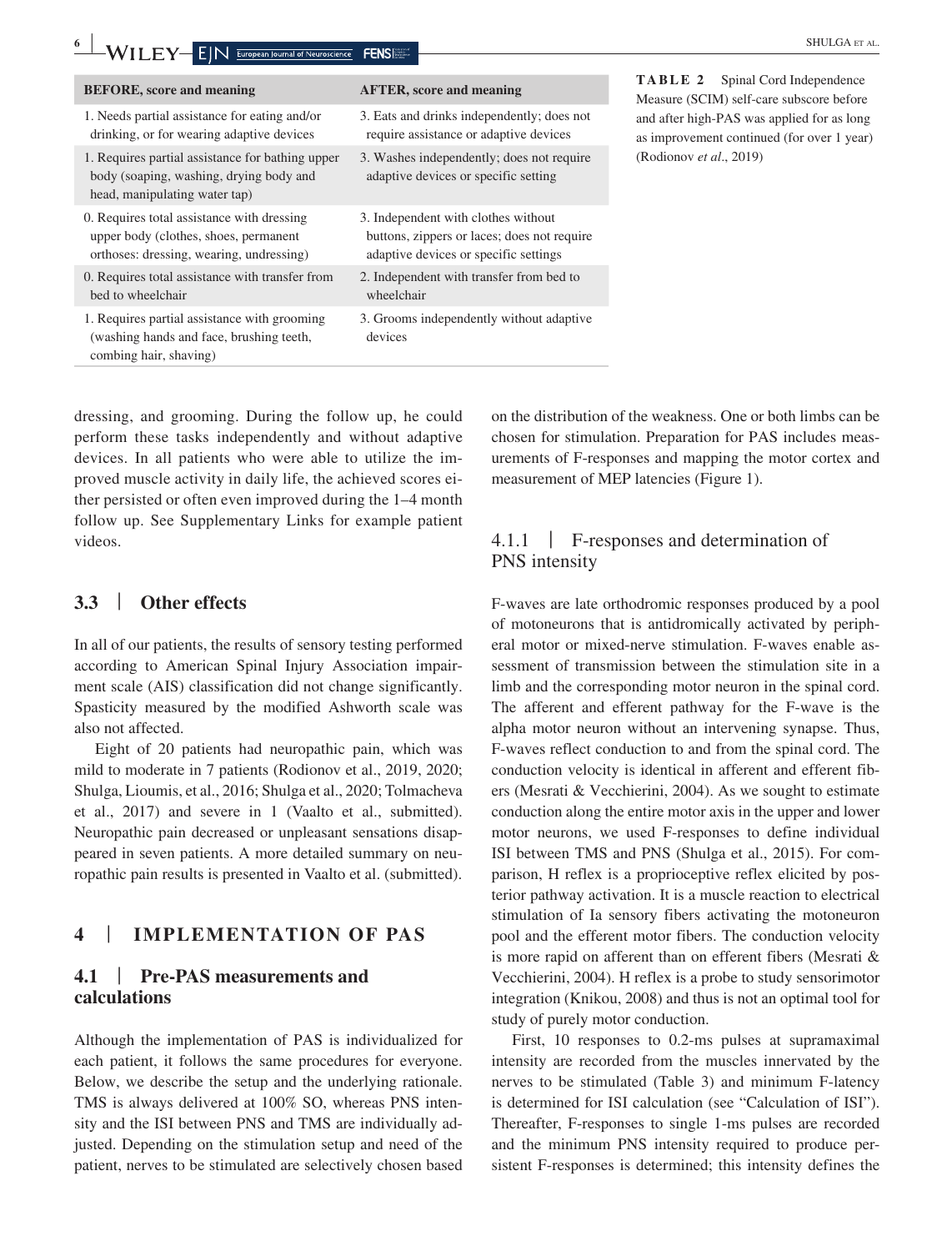**EXAMPLE EXAMPLE EXAMPLE EXAMPLE EXAMPLE EXAMPLE EXAMPLE EXAMPLE EXAMPLE EXAMPLE EXAMPLE EXAMPLE EXAMPLE EXAMPLE EXAMPLE EXAMPLE EXAMPLE EXAMPLE EXAMPLE EXAMPLE EXAMPLE EXAMPLE EXAMPLE EXAMPLE EXAMPLE EXAMPLE EXAMPLE EXAM** 

| <b>Nerve</b> | <b>Stimulating electrode location</b>                                                                                                                                                                                                                                                                                                             | <b>Movement</b> for<br>preactivation or<br>motor imagery | <b>Muscle for</b><br><b>F-response</b><br>and MEP<br>measurements |
|--------------|---------------------------------------------------------------------------------------------------------------------------------------------------------------------------------------------------------------------------------------------------------------------------------------------------------------------------------------------------|----------------------------------------------------------|-------------------------------------------------------------------|
| Median       | palmar wrist (carpal tunnel)                                                                                                                                                                                                                                                                                                                      | opposition of I-II-<br>III fingers                       | Abductor<br>pollicis brevis<br>(APB)                              |
| Ulnar        | at the wrist proximally to Guyon canal                                                                                                                                                                                                                                                                                                            | spreading fingers,<br>flexion of IV-V<br>fingers         | Abductor digiti<br>minimi (ADM)                                   |
| Radial       | proximally to lateral epicondyle;<br>electrodes are pressed against the skin<br>to ensure the contact between electrodes<br>and nerve                                                                                                                                                                                                             | wrist and finger<br>extension                            | Extensor<br>digitorum or<br>brachioradialis                       |
| Femoral      | crossing of the inguinal crease and<br>femoral artery; the electrodes are<br>slightly pressed manually to ensure that<br>the stimulation reached the nerve. The<br>contraction of the quadriceps muscle<br>during femoral nerve stimulation is<br>monitored and the optimal site of<br>stimulation is adjusted to achieve<br>maximal contraction. | hip flexion,<br>knee extension                           | Vastus medialis                                                   |
| Tibial       | behind the medial malleolus                                                                                                                                                                                                                                                                                                                       | plantarflexion.<br>knee flexion                          | Abductor<br>hallucis (AH)                                         |
| Peroneal     | the frontal midline of the ankle                                                                                                                                                                                                                                                                                                                  | dorsiflexion                                             | Extensor<br>digitorum<br>brevis (EDB)                             |
| Gluteal      | the electrode placement is determined<br>by an anatomical landmark centred at<br>the ischial tuberosity (59); a tape roll<br>$(45\times25$ mm) is attached on top of the<br>electrodes and the patient sits on it,<br>thus pressing the electrodes towards the<br>nerve                                                                           | gluteal muscle<br>contraction, hip<br>abduction          | Gluteus<br>maximus                                                |

**TABLE 3** The positions of the stimulating electrodes and the corresponding muscles for MEP/F-recordings for each stimulated nerve. If MEPs cannot be found from the designated muscles, alternative muscles innervated by the same nerve can be used. In case of two different movements, the patient is instructed to do each movement 50% of the time. However, clearly weaker movements can be done 100% of the time. Other movements that particularly need improvement and are innervated by the selected nerve can also be chosen (Rodionov *et al*., 2019)

individual PNS intensity for each nerve. This procedure ensures that the motoneurons of the spinal cord are stimulated (Mesrati & Vecchierini, 2004).

# 4.1.2 | Motor cortex mapping and MEP latency

The selection of muscles for motor cortex mapping depends on the peripheral nerves to be stimulated. The list of nerves that we have stimulated and the corresponding muscles are presented in Table 3. For example, for median nerve PAS, we defined the TMS hotspot in the primary motor cortex (M1) for abductor pollicis brevis (APB). Mapping starts at the presumed anatomical location of the representation of the corresponding muscle at the intensity slightly above the resting motor threshold (RMT) of this area. The location and direction of the coil are thereafter varied to define the sites (hotpots) where TMS elicits the largest and most consistent MEPs recorded with the surface electrodes placed on the corresponding muscle belly. If the RMT is over 100% of the maximum stimulator output (MSO) of the TMS device, mapping is performed with motor pre-activation. Motor imagery (MI) can also be utilized. Mapping requires some experience, as in some patients the need to use pre-activation, the abnormal appearance of MEPs, and contamination of the electromyogram (EMG) by spasticity make mapping more challenging than in healthy subjects or in some other patient groups.

Once the hotspot is identified, we obtain 15 MEPs at 100% SO (the same intensity that will be used for the stimulation) and calculate their average latency; this value is used for the calculation of ISI (see "Calculation of ISI"). If a follow up of MEP amplitudes is planned before and after the PAS period, MEP amplitudes should also be measured at 120% RMT,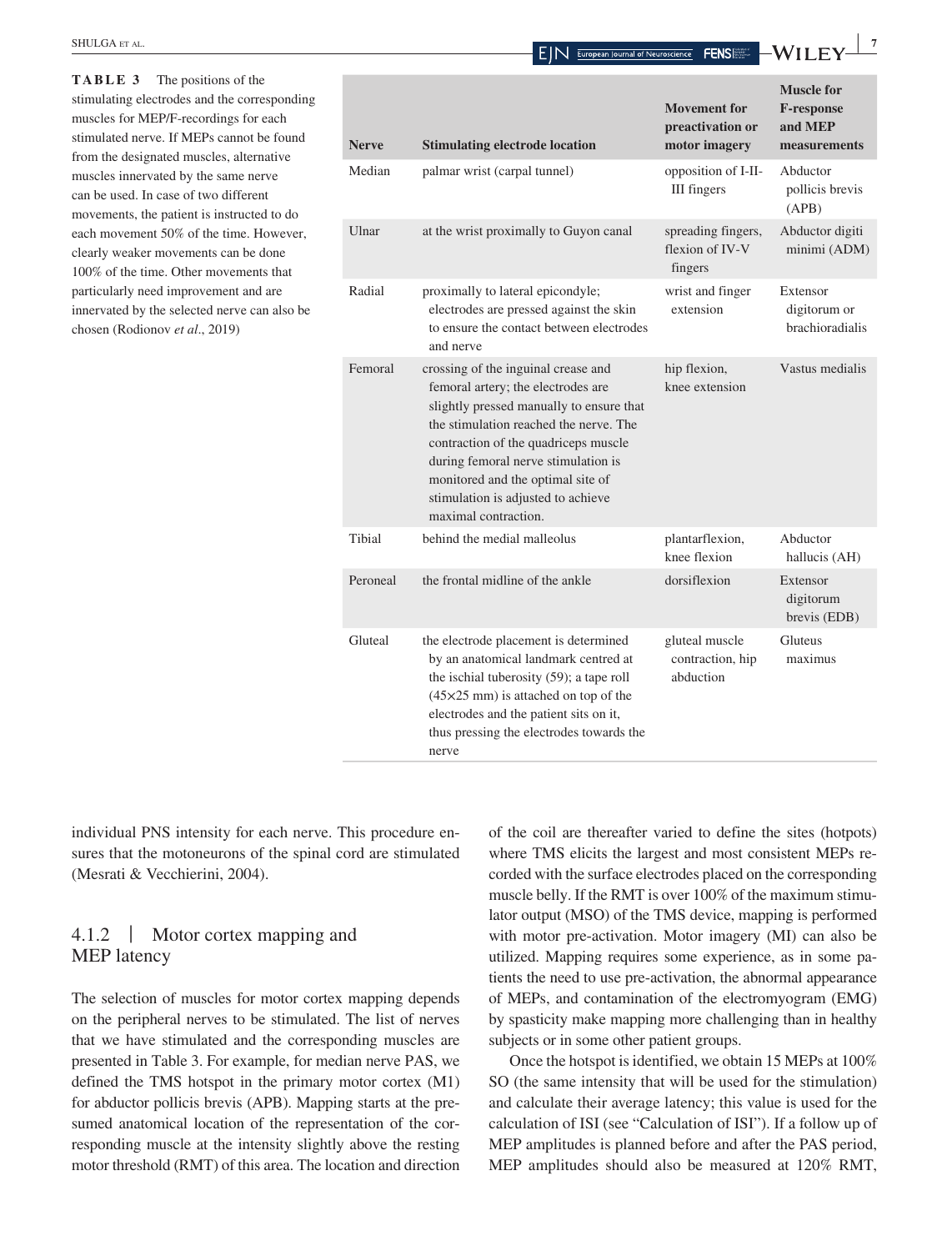**8 WILEY** EIN European Journal of Neuroscience FENS

according to conventional standards. However, in our experience, MEP evaluation before and after PAS in SCI patients is strongly compromised by the variability in spasticity, which affects MEP amplitudes. RMT can also be measured at this stage for follow up; in some SCI patients RMT is over 100% SO (see also "Motor imagery and pre-activation").

## 4.1.3 | Calculation of ISI

During high-PAS, each TMS pulse is synchronized with the first pulse of PNS train at a pre-calculated ISI. The ISI is calculated by the formula  $[F_{\text{latency}} - \text{MEP}_{\text{latency}}]$  to make the stimuli coincide at the level of the spinal cord. This formula utilizes minimum F-latency (see "F-responses and determination of PNS intensity") and mean latency of 15 MEPs (see "Motor cortex mapping and MEP latency"), thus emphasizing the fastest conducting peripheral fibers and all central fibers (Shulga et al., 2015). The calculations that yielded the formula are presented in Shulga et al., (2015) (see also Figure 1). Although ISI is individually determined for each nerve, we have shown that small inaccuracies in defining ISI (e.g., due to challenges in recordings of F-response or MEP) do not abolish the PAS effect on MEP potentiation (Shulga, Zubareva, et al., 2016) (see also "Potential mechanisms of action").

## **4.2** | **PAS session**

TMS of each muscle representation area is paired with PNS of the nerve innervating that muscle to activate all major muscle groups of the upper or lower limb. The nerves and corresponding muscles for hotspot determination are listed in Table 3. If MEPs are not elicited from the muscles indicated in Table 3, other muscles that are innervated by the nerve of interest can also be used.

# 4.2.1 | PNS settings

The stimulating electrode locations are listed in Table 3. PNS consists of trains of six 1-ms pulses delivered at 100 Hz. In our first protocols, we used PNS of 50-Hz frequency with clinically beneficial outcome (Shulga, Lioumis, et al., 2016; Shulga, Zubareva, et al., 2016; Tolmacheva et al., 2017). We subsequently demonstrated in healthy subjects that 100-Hz PNS potentiates MEPs more than 50-Hz PNS (Tolmacheva, Makela, et al., 2019). Thereafter, we successfully used 100-Hz PNS in our clinical studies (Rodionov et al., 2019, 2020; Shulga et al., 2020; Tolmacheva, Savolainen, et al., 2019). Tests of 200-Hz or 400-Hz PNS did not potentiate MEPs more than 100-Hz PNS (Mezes et al., 2020) (Figure 2).

The determination of the individual PNS intensity based on F-response measurement is described in "F-responses and determination of PNS intensity". Some patients can perceive PNS as unpleasant, particularly at the beginning of the session. Anesthetizing the skin with EMLA lidocaine– prilocaine ointment reduces these unpleasant sensations (Gajraj et al., 1994). EMLA penetrates 3–5 mm into the skin (Gajraj et al., 1994) and thus does not affect the conductivity of the stimulated nerve. Moreover, gradual adaptation to PNS takes place. The first stimulation session is usually started with the stimulation intensity below the targeted intensity. The intensity is gradually increased during the session, and the tolerability of the stimulation after each step is carefully confirmed. The target intensity is usually achieved during the first session, but sometimes two to three sessions are needed for full adaptation. Ensuring the patient that the stimulation intensity can be reduced immediately at their request is essential in preventing possible anxiety associated with the stimulation. In some SCI patients, skin sensation is weakened or absent, providing a natural anesthesia. This makes adaptation to PNS easier and is not a contraindication for PNS (see also "Safety"). Only a minority of our patients chose to use EMLA continuously.

All proximal muscles of the upper limb cannot be covered by the stimulation of the corresponding nerves, as the nerves innervating these muscles are deep and not accessible to PNS. However, in both upper and lower limbs, some improvements were also observed in muscles not directly stimulated (Rodionov et al., 2020; Shulga, Lioumis, et al., 2016; Tolmacheva, Savolainen, et al., 2019; Tolmacheva et al., 2017). Spreading of the activation to the neighboring motor cortex and peripheral nerves adjacent to stimulated ones is possible; there are also alternative explanations for this phenomenon (see "Potential mechanisms of action").

## 4.2.2 | TMS intensity

TMS is delivered at 100% during PAS. As described above, this plausibly generates multiple orthodromic volleys, increasing PAS efficacy. All our patients have tolerated this intensity without adverse events. During hand representation area stimulation, slight face sensations or twitches may occur in some patients; leg area stimulation is targeted more medially and does not induce such sensations.

# 4.2.3 | PAS frequency and duration of stimulation

Paired stimulations are delivered at 0.2 Hz. The initial selection of the frequency was based on conventional PAS protocols (Carson & Kennedy, 2013). We have later shown that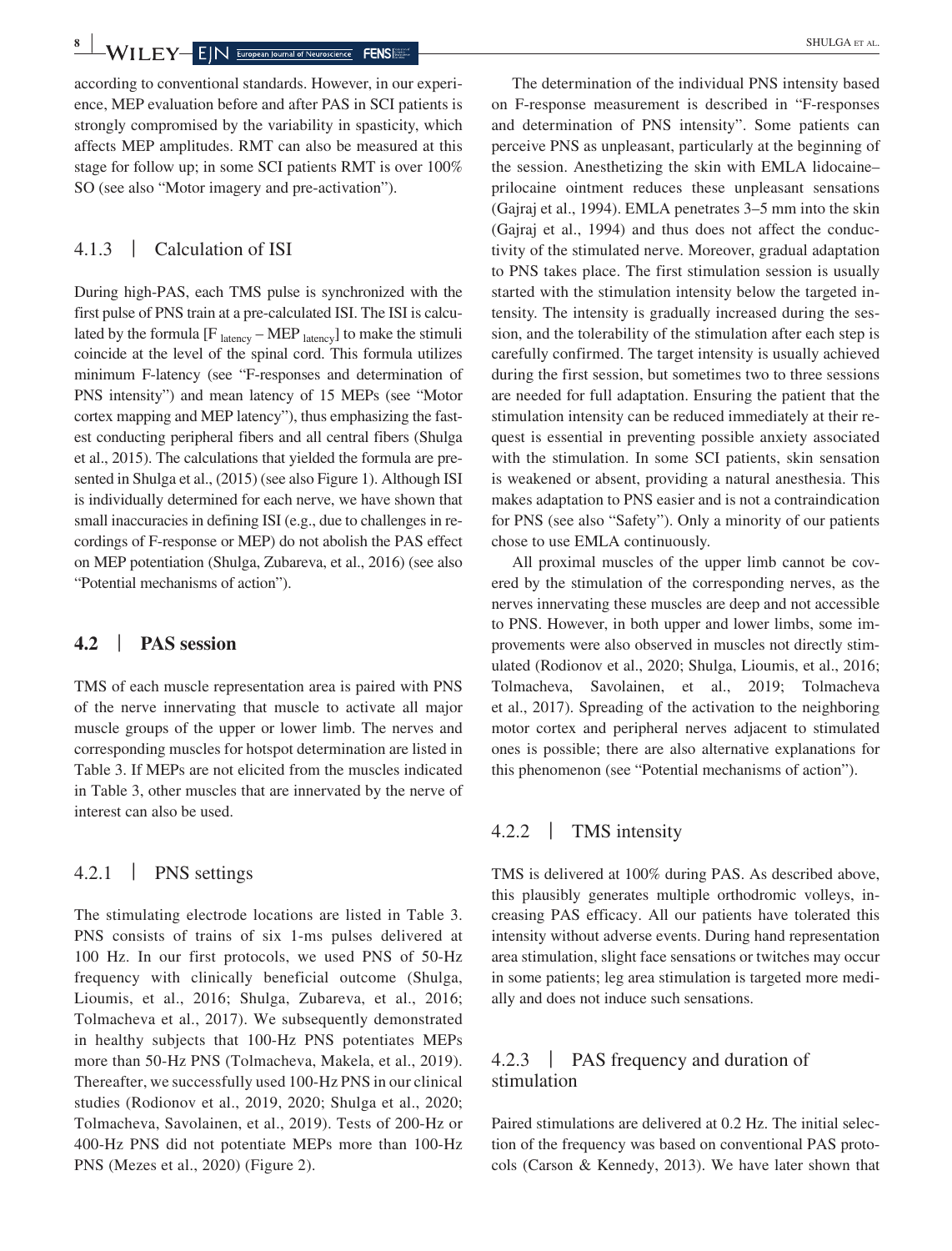higher frequency of 0.4 Hz with an identical total number of pulses is not as effective in potentiating MEPs in healthy subjects (Mezes et al., 2020). We have not investigated the effect of lower frequencies, as prolonging the PAS session would not be feasible in the clinical setting.

The duration of stimulation for each peripheral nerve-M1 hotspot pair is 20 min (240 PAS pulses). The time required for preparations is usually approximately 30 min. A session for the upper limb, including medial, ulnar, and radial nerves, thus takes about 1.5 hr. The corresponding time for the lower limb session (4 nerves) is 1 hr 50 min. We have limited the total duration of a therapy session to a maximum of 3 hr; to strengthen both lower limbs, 6 nerves innervating the weakest muscles were stimulated (Rodionov et al., 2020).

We have stimulated patients 5 days per week during the first 2 weeks and 3 days per week thereafter. In therapy of a patient who was stimulated for over 1 year, we had occasional breaks of 1–2 weeks as long as improvement was observed (Rodionov et al., 2019).

## 4.2.4 | Motor imagery and pre-activation

Attention is crucial for the success of conventional PAS protocols; stimulation failed to induce plasticity when the subject's attention was directed away from the hand targeted by PAS (Stefan et al., 2004). Therefore, in our first clinical protocols, we combined PAS to motor imagery (MI) (Shulga, Lioumis, et al., 2016; Tolmacheva, Savolainen, et al., 2019; Tolmacheva et al., 2017). In addition, decreasing the motor thresholds by MI may enhance generation of multiple antiand orthodromic volleys, which is the goal of the stimulation (see "Potential mechanisms of action"). Furthermore, MI also plausibly activates secondary motor cortical areas, which enhances the effectiveness of the stimulation (Carrillode-la-Pena et al., 2008).

We have shown that in a high-PAS protocol, MI is not required for MEP amplitude potentiation in healthy individuals (Shulga, Zubareva, et al., 2016). However, this observation should be interpreted with caution when designing protocols for neurological patients (due to their higher RMTs). We have not yet conducted studies without MI or pre-activation in SCI patients. Although we have shown that MI is not required in healthy subjects, we conduct all healthy subject experiments with MI to closely mimic the situation with a SCI patient.

Slight motor pre-activation can presumably serve the same purpose as MI. The neural networks activated in the microelectrode recordings from the primary motor cortex of SCI patients during mental imagery and attempted movements appear to be overlapping, albeit with slight differences (Vargas-Irwin et al., 2018). In one study, we used pre-activation in the muscles with RMT exceeding 100% of

MSO (to ensure that TMS reaches the spinal cord level) and MI in the remaining muscles (Rodionov et al., 2019). A slight motor pre-activation appeared to be easier for patients to accomplish than MI and was also easier to instruct, control, and correct. Consequently, we have used slight pre-activation regardless of RMT in later studies (Rodionov et al., 2020; Shulga et al., 2020). Moreover, pre-activation can potentiate the effects of conventional PAS in SCI patients and healthy subjects (Bunday et al., 2018).

## 4.2.5 | Other considerations

Based on the considerations presented in "Motor imagery and pre-activation", the patients were not allowed to watch TV or use their smartphone, to have long discussions with the therapist, or to engage in other distracting activities during the session; silent concentration on the movement was a condition of choice. One patient who found the long sessions particularly boring listened to music of his own choice during the PAS with motor pre-activation (Shulga et al., 2020). This did not prevent the therapeutic effect. It would be interesting to study if listening to music has an additional facilitatory or inhibitory therapeutic effect (Sarkamo & Soto, 2012; Thaut, 2005).

Some patients adapt to the stimulation so completely that they fall asleep during the stimulation; overall tiredness unrelated to high-PAS can predispose to this tendency. This should be avoided, as sleep may profoundly change functional connectivity and motor thresholds, making the therapeutic response unpredictable. MI or pre-activation is also not performed while the patient is sleeping. Listening to music might help maintain vigilance (Davenport, 1972).

A proper comfortable position of the patient is particularly important during long sessions to avoid neck tension and related headache. In our studies, the patients were seated in a comfortable armchair provided by the manufacturer of the TMS device in a semi-seated position. If transfers to and from the wheelchair are not feasible, PAS delivered to the patient sitting in a wheelchair can also be considered.

Our patients continued their normal medication regimen during high-PAS and follow-up periods. Medication for pain, spasticity, or other indications used by our patients represented the usual repertoire for this patient group and included baclofen, tizanidine, pregabalin, clonazepam, tramadol, zopiclone, mirtazapine, and amitriptyline, among others (Table S1). These drugs did not prevent the therapeutic effect of high-PAS. It is not possible to say in each single case if the drugs diminished, enhanced, or did not influence the outcome. This important topic requires further investigation.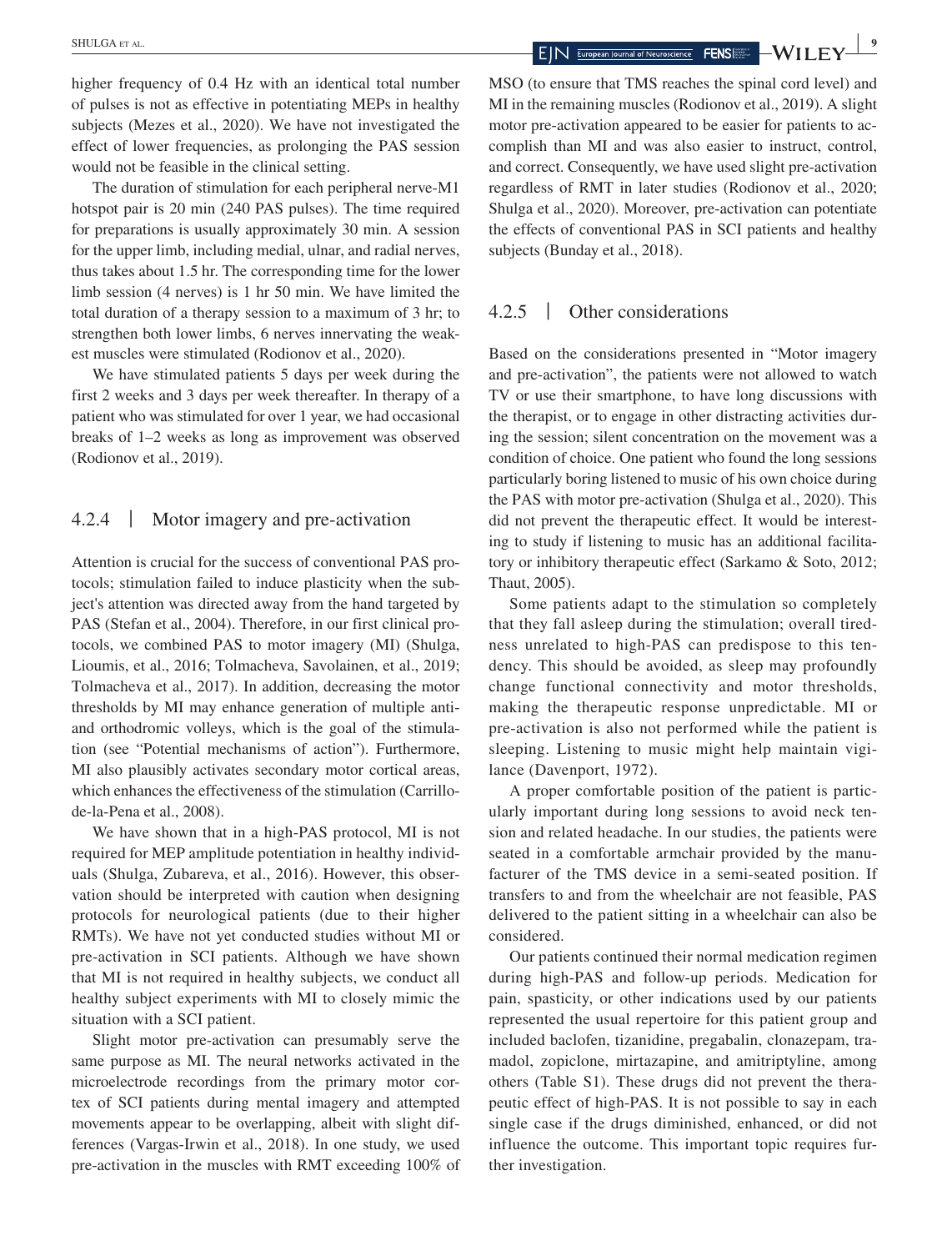# **5** | **POTENTIAL MECHANISMS OF ACTION**

# **5.1** | **Spinal level**

The level of reorganization that can occur both supraspinally and spinally within the sensorimotor system is far greater than previously assumed. A high level of motor control seems possible with relatively few descending axons extending below the level of the lesion (Edgerton et al., 2019). As outlined above, multiple antidromic activations triggered by high-frequency PNS trains and multiple orthodromic volleys triggered by 100% SO TMS pulses lead to multiple interactions. As interactions leading to LTP-like effects overcome their long-term depression (LTD)-like counterparts (Sjostrom et al., 2001), the net result of multiple collisions at the level of the spinal cord is an LTP-like effect. Due to the use of the  $[F_{\text{latency}} - \text{MEP}_{\text{latency}}]$  formula, the arrival timing between the pre- and postsynaptic volleys at the spinal cord level is considerably closer than possible interactions occurring at the cortical level; it is thus plausible that the observed MEP potentiation originates mainly from induction of plasticity at corticomotoneuronal synapses of the spinal cord. Corticospinal fibers terminate both on interneurons and directly on alpha and gamma motoneurons of the spinal cord (Goshgarian, 2019). Thus, high-PAS might both reroute interneurons (Ling et al., 2020) and directly strengthen synaptic connections between upper and lower and motor neurons, which leads to the net effect of improved corticospinal conduction.

High-intensity TMS can induce one D-wave and four Iwaves with an interval of approximately 1.5 ms in between within a time window of no longer than 10 ms (Rothwell et al., 1991). A TMS pulse administered at 100% SO activates several neural populations of variable conductivity (Edgley et al., 1997). Activation also occurs in the wider vicinity of the stimulated cortical site, resulting in inducing neuronal firing of the neighboring cortex in a slightly different time frame. In neurological patients, this temporal dispersion of responses of different neural populations can be even broader. Increasing the frequency of PNS increases the probability for coincidence of ascending and descending volleys within the effective time window for inducing an LTP-like effect. Moreover, it is plausible that the remaining neural pathways in patients with neurological diseases have a wide range of conductivities due to partial injuries and partial recovery, leading to dispersion of activations.

We have demonstrated in healthy subjects that high-PAS induces robust potentiation of MEPs at a wide range of intervals between TMS and PNS and tolerates at least  $\pm 10$  ms errors in ISI determination (whereas conventional PAS protocols require a very narrow, precisely defined interval) (Shulga, Zubareva, et al., 2016). We have also shown that the protocol

is resilient to small errors in mapping, which may be a reality in clinical practice (Tolmacheva, Makela, et al., 2019). This insensitivity to errors may be one of the reasons why this protocol has led to favorable clinical outcomes. Although some functional and anatomical reorganization after SCI occurs spontaneously, the efficacy of the neural pathways to rewire themselves is use dependent (Edgerton et al., 2019). Temporally and spatially dispersed anti- and orthodromic volleys produced by high-PAS plausibly affect a wide net of connections that are strengthened upon multiple repetitions. Therefore, although our protocol is resilient to initial errors in the exact determination of ISI, exact repetition of the same stimulation setup (ISI, electrode placement, TMS navigation, stimulation intensities) is probably important for the therapeutic effect.

We have demonstrated that although 100-Hz PNS is more efficient than 50- and 25-Hz PNS (Tolmacheva, Makela, et al., 2019), further increase in frequency of PNS up to 200 and 400 Hz does not provide additional efficacy (400 Hz was less efficient than 100 Hz) (Mezes et al., 2020). Thus, bringing the PNS frequency closer to the frequency of Iwaves (Rothwell et al., 1991) does not produce stronger potentiation (Mezes et al., 2020); the exact coincidence of each PNS pulse with each TMS-induced volley does not appear to be the strongest determining factor for MEP potentiation. Rather, the specific frequency of PNS appears to be important, although PNS by itself does not produce MEP potentiation (Tolmacheva, Makela, et al., 2019). LTP is thought to have early and late phases; plasticity-promoting events of the early phase lead to the stable late-phase LTP (L-LTP) if sufficiently repeated (Panja & Bramham, 2014). L-LTP is dependent on protein synthesis and is associated with enlargement and remodeling of postsynaptic density (PSD), enlargement of pre-existing dendritic spines, and de novo synapse formation (Panja & Bramham, 2014). Brain-derived neurotrophic factor (BDNF) is thought to play a critical role in stimulating the formation of L-LTP at glutamatergic synapses (Panja & Bramham, 2014). Importantly, the 50–100 Hz stimulation induces activity-dependent release of BDNF in vitro (Balkowiec & Katz, 2000; Gartner & Staiger, 2002; Lever et al., 2001).

We have shown that increasing the frequency of PAS from 0.2 Hz to 0.4 Hz and increasing the frequency of PNS to >100 Hz diminishes the efficacy of the high-PAS protocol (Mezes et al., 2020). Consistently, when vagus nerve stimulation (VNS) was paired with an auditory stimulus to induce recovery-promoting plasticity, shortening the interval between VNS-tone pairs also reduced plasticity and abolished therapeutic effect in the auditory cortex (Borland et al., 2018). The authors concluded that longer intervals between the events generate more plasticity and better recovery because the structural changes underlying these improvements may require several seconds to minutes to develop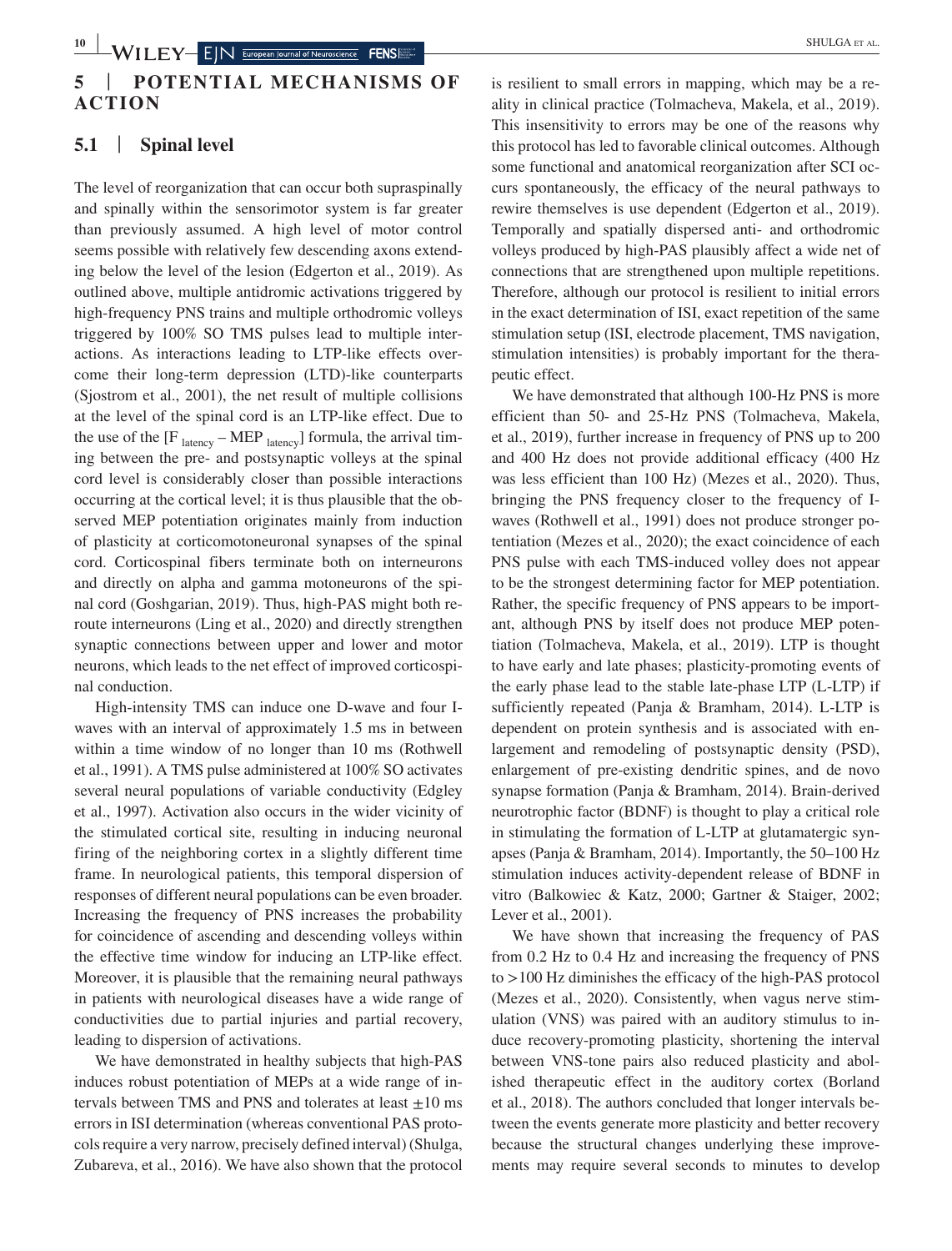(Borland et al., 2018). The possible role of activity-dependent plasticity-inducing molecules (such as neurotrophins) in the PAS effect might explain why sufficiently low frequencies are required. A frequency that is too high might deplete relevant components of the neurotrophin release machinery, such as vesicles and calcium stores. This would not allow sufficient time for plastic response to occur and therefore would render particularly the long-term plasticity less effective.

When only the weaker hand was stimulated, some (albeit smaller) improvements were also observed in the contralateral hand (Tolmacheva, Savolainen, et al., 2019). Peripheral nerve lesions affect spinal cord structures on the side of the peripheral nerve, but also modify contralateral, non-lesioned structures. These contralateral modifications are qualitatively similar but smaller and less persistent (for a review, see Koltzenburg et al., 1999). It is possible that unilateral PAS improves both the ipsilateral and contralateral modified spinal cord networks by normalizing the excitation-inhibition balance at the intraspinal level (Koltzenburg et al., 1999). Epidural electric stimulation (EES) has recently been shown to be useful in rehabilitation of patients with SCI; EES has been suggested to mediate its effect on stimulation of dorsal roots that mediate proprioceptive information from the limbs and activate spinal networks regulating automated motor programs (Formento et al., 2018). PNS applied to the nerve trunks containing both motor and sensory activation can naturally activate proprioceptive input to the spinal cord and contribute to such reorganization.

Although we stimulate M1 in our protocols, it is highly plausible that corresponding S1 areas are also activated by TMS delivered at 100% SO. Peripheral sensory nerves are also activated by PNS. However, we have not observed any improvement in the sensory outcomes. It has recently been proposed that the lack of sensory improvement in our PAS work and those of others were due to anatomical reasons. Stimulation might strengthen the connections between neighboring neurons and reroute interneurons leading to new connections between cortical and motor neurons, but it cannot induce regeneration of the sensory axons that have disconnected from their cell bodies in the dorsal root ganglion and have degenerated (Ling et al., 2020). The ISIs are not optimized for sensory tracts, and S1 stimulation intensity is naturally weaker than M1 stimulation intensity. The effect of PAS on the sensory system merits further research, and probably requires more sensitive measurement than the 0–2 scale of the AIS examination sheet. It is also not clear why we did not observe an effect on spasticity. The modified Ashworth scale measures spasticity only in the large joints and therefore might lack sensitivity to detect smaller changes in the fingers. Spasticity is multifactorial and is also strongly affected by spasticity medication. As we did not change the medication of our patients, this might be another confounding factor in spasticity evaluation.

# **5.2** | **Cortical level**

A severe impairment in one limb might worsen the impairment of the contralateral limb through unfavorable interhemispheric cortico-cortical or intraspinal neuronal interactions. For example, patients with chronic poststroke motor impairment recruit larger portions of secondary motor areas than patients with no residual impairment (Ward & Cohen, 2004). Larger activation of supplementary motor areas was also observed in patients with incomplete SCI (Sharp et al., 2017; Zdunczyk et al., 2018); this increased activation might impair the function of the lessaffected limb via interhemispheric inhibition (Boddington & Reynolds, 2017). When the weakest nerves were selected for stimulation, achieving a more normal state in the sensorimotor network governing the more severely affected parts might also alleviate other impairments through normalization of the excitation-inhibition balance at the cortical level (Boddington & Reynolds, 2017).

Recruitment of proprioceptive pathways by EES in SCI patients has been shown to modify cortical excitability (Wagner et al., 2018). SCI patients have reduced eventrelated synchronization (ERS) of beta band spontaneous cortical activity related to motor execution, and the amplitude of ERS decreases in proportion to severity of SCI (Gourab & Schmit, 2010). The ERS is enhanced during EES and correlates with improved motor performance of SCI patients (Wagner et al., 2018). We have observed a similar enhancement of ERS after PAS therapy in a subset of 5 SCI patients (Vanhanen et al.,, submitted), suggesting that PAS modifies cortical excitability.

# **5.3** | **Contribution of individual PAS components**

It is important to stress that the therapeutic effect originates from dual stimulation and not from TMS or PNS alone. When TMS is used alone, lasting inhibitory aftereffects can be achieved with 1-Hz repetitive TMS and facilitatory aftereffects with high-frequency (>1 Hz) repetitive TMS (Rossi et al., 2009). We have shown that the 0.2-Hz TMS that we use does not lead to MEP potentiation (Shulga, Zubareva, et al., 2016). Thus, it is highly improbable that TMS alone would have accounted for the obtained results.

We have additionally shown that 50-Hz PNS (Shulga, Zubareva, et al., 2016) or 100-Hz PNS (Tolmacheva, Makela, et al., 2019) alone has no effect on MEPs. In a double-blind sham-controlled setup where one hand of the patient was randomly selected for PAS and the contralateral hand received only PNS (combined to sham TMS), we showed that PAS is more efficient than PNS in SCI patients (Tolmacheva et al., 2017). In addition, we recently applied PAS without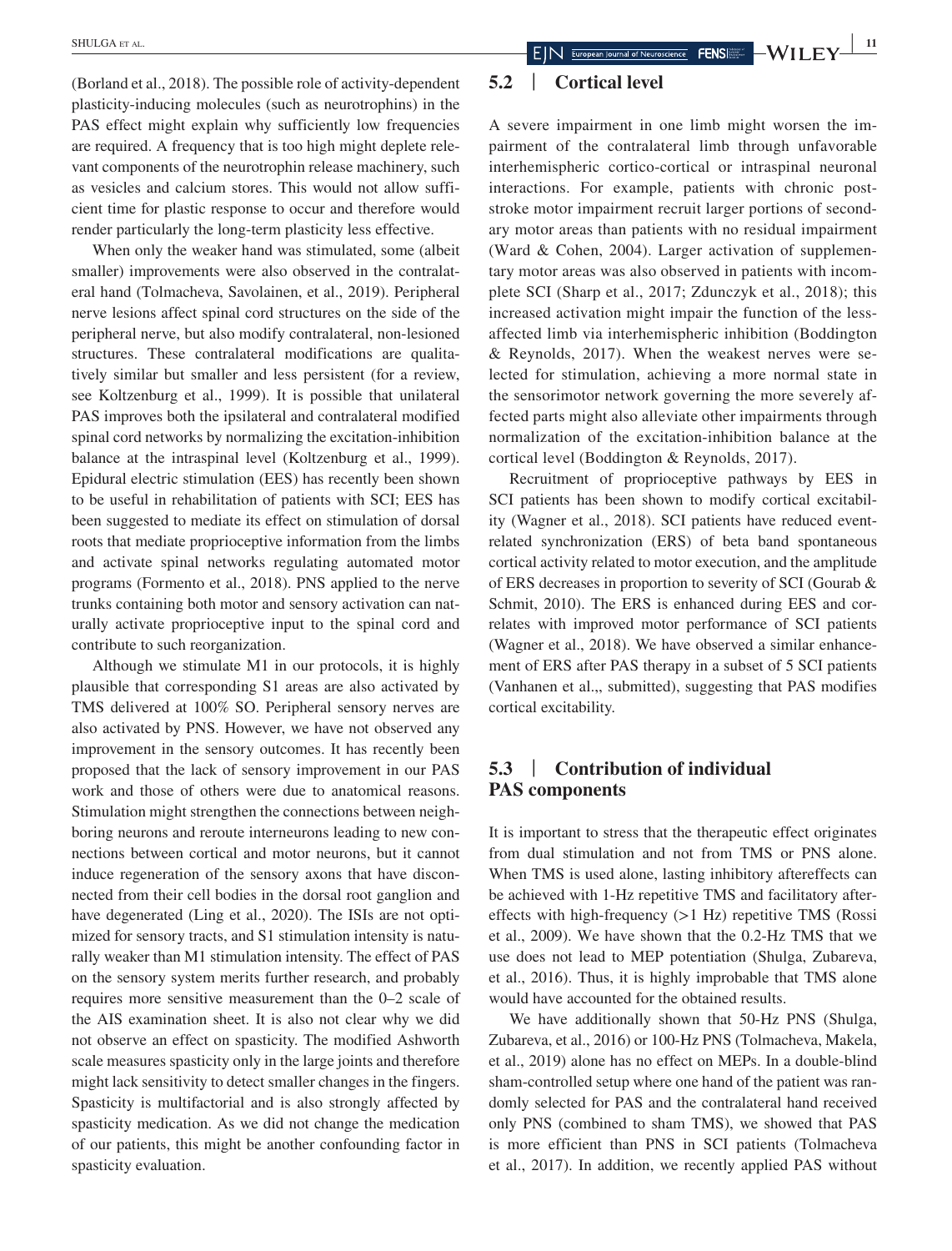$-\text{WIEY}-\text{EIN}$  **E**  $\text{N}$  **Explore an Journal of Neuroscience FENS** 

TMS (PNS and MI only) to five tetraplegic patients, otherwise replicating the previous PAS study (Tolmacheva, Savolainen, et al., 2019) in terms of patient group and stimulation parameters. Consistent with our previous result (Tolmacheva et al., 2017), we observed that without TMS, the MMT score increase was 59% smaller than that obtained with PAS. In addition, omitting TMS abolished the therapeutic effect on functional hand tests (Pohjonen et al., 2021). The effect on PNS combined to MI on MMT is plausibly explained by the fact that MI activates M1. When this weak activation is combined with high-frequency PNS, which does not require the exact adjustment of ISI, a weaker but similar effect to a high-PAS protocol is achieved through activation of upper and lower motor neurons. However, upper motor neuron activation by MI is neither as precisely timed nor as specific as the combination of TMS and PNS, where motor cortex stimulation sites and ISIs are defined precisely and individually, are easy to monitor, and do not require any effort from the patient.

As mentioned above, we observed that PAS can also positively affect the unstimulated contralateral hand (Tolmacheva, Savolainen, et al., 2019). At the behavioral level, the improved use of the more severely affected hand might encourage the patient to engage in bilateral tasks in a more versatile way. In the lower limbs, improvements in weak muscles also plausibly affect the whole limb by making walking easier and thus promoting increased use of all muscles. When only part of the lower limb nerves was stimulated to restrict the duration of the stimulation, the muscles innervated by the unstimulated nerves also improved (Rodionov et al., 2020).

# **6** | **SAFETY**

No serious adverse effects were observed in any of our studies (Rodionov et al., 2019, 2020; Shulga, Lioumis, et al., 2016; Shulga et al., 2020; Tolmacheva, Savolainen, et al., 2019; Tolmacheva et al., 2017).

In one patient with over 12 years since injury, lower back pain, which was a problem already before high-PAS, was temporarily and reversibly exacerbated during lower limb PAS (Rodionov et al., 2020). However, the patient did not discontinue the stimulations. This might have occurred due to factors unrelated to PAS, or alternatively may have been caused by an altered balance between leg and trunk muscles after high-PAS enabled better function of the lower limbs. Most patients who received lower limb high-PAS had  $\lt$  3 years since SCI, and one patient had SCI 8 years ago (Rodionov et al., 2020; Shulga et al., 2020).

In one patient receiving upper limb PAS as a long-term treatment, during PAS of the radial nerve around week 12, the subject reported a sensation resembling electrical stimulation in both legs, spasticity, and spasticity-related leg pain.

A simultaneous urinary tract infection unrelated to stimulation was detected and treated. Psychological stress unrelated to stimulation also occurred simultaneously. PAS was interrupted for 2 weeks and the patient increased on-demand pain medication. The patient subsequently reported a decrease in spasticity and pain. The subject's position in the chair was adjusted to increase comfort, and PNS intensity was slightly decreased. These symptoms gradually disappeared over weeks 16 to 19 of stimulation (Rodionov et al., 2019).

SCI patients have general susceptibility to skin problems. Consequently, the skin under the PNS electrodes must be monitored after each session; slight redness of the skin after stimulation is attributed to increased blood flow and does not require further attention if reversible within 2 to 3 hr. We have not observed any permanent skin damage due to stimulation. We have been using abrasive paper and ethanol for skin preparation for the recording and stimulating electrodes. If skin irritation occurs due to skin preparation, abrasion can be omitted at least temporarily.

# **7** | **SUMMARY AND FUTURE DIRECTIONS**

The specificity of neuromodulation techniques applied to the whole spinal cord is generally limited (Jack et al., 2020). High-PAS is an option that can selectively activate weakened connections. We have observed that high-PAS can benefit a wide range of patients with incomplete SCI. Patients with milder and more recent injuries benefit more and improve more quickly than those with more severe and chronic lesions, and will require shorter interventions than those with more severe or older injuries (Rodionov et al., 2020; Tolmacheva, Savolainen, et al., 2019; Tolmacheva et al., 2017). However, sufficiently long treatment in people with more severe injuries can also lead to significant increases in independence (Rodionov et al., 2019). We have included patients of a wide age range; this is important as the incidence of SCI is increasing in older populations (Chen & DeVivo, 2019). As residual connectivity is a prerequisite for high-PAS, this technique would not be beneficial for patients with complete injuries. It remains to be determined where high-PAS can be an adjunct treatment potentiating other approaches that would restore connectivity after complete SCI (such as cell transplantation).

We have performed studies in healthy subjects and optimized PNS and PAS frequencies (Mezes et al., 2020; Tolmacheva, Makela, et al., 2019). Further research is necessary to optimize the intensities of stimulation to find settings that achieve maximum efficacy with minimum discomfort. Further studies to optimize the TMS settings are also needed. As comorbid traumatic brain injury occurs in 16% to 74% of SCI cases (Chen & DeVivo, 2019), the safety of TMS in these patients should be considered carefully.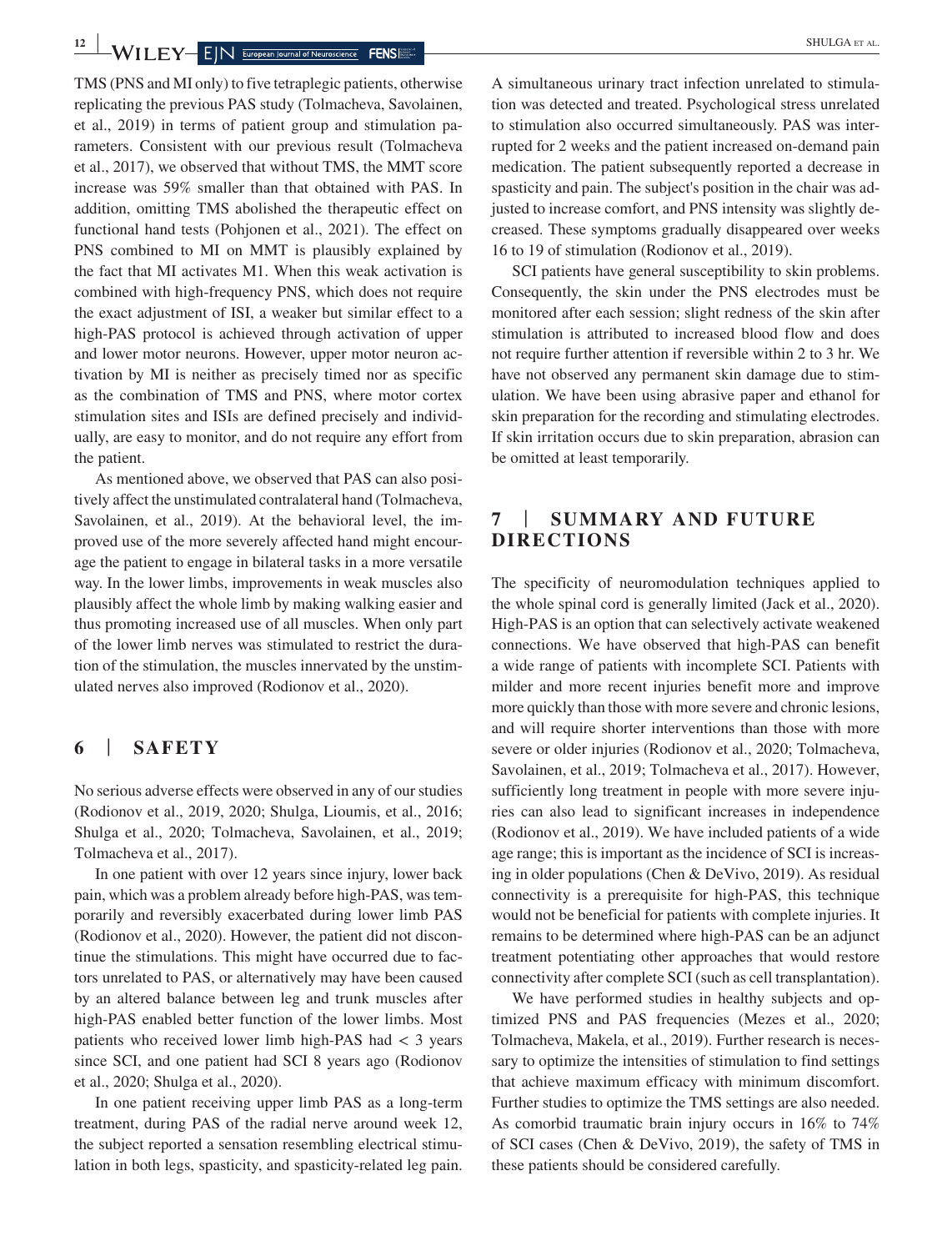Considering the anatomy of small finger muscles and larger muscles of the lower limbs and the fact that MMT and AIS scores measure performance against gravity, it is clear that the therapeutic effects can be detected faster in the upper than in the lower limbs. Whereas even small improvements in the upper limbs almost immediately benefit everyday life functions (e.g., by enabling more effective grasping), larger changes in the lower limbs are required for improvements in walking. Therefore, the upper limbs of patients with milder tetraplegia are the easiest group to study and further develop high-PAS; stronger innervation directly translates into more independent activities of daily living. However, we have also obtained promising results on lower limb function. It is worth noting that even walking part-time or being in an upright position is highly beneficial for overall health (Bauman & Nash, 2019) as this improves blood-pressure regulation, bone density, weight control, bowel function, and psychological well-being and prevents pressure sores and heterotopic ossification and enables smoother transfers to and from the wheelchair.

Currently, the major limitation of the high-PAS approach is the relatively small number of published clinical studies. In some of our experiments, the rehabilitation personnel not involved in the research were aware of the fact that the patient was participating in a research project. Although these personnel were not aware of the details of the studies, this can nevertheless introduce an additional bias (both positive expectations and fear of unknown adverse effects). Randomized sham-controlled trials are essential for the transfer of high-PAS to clinical practice. It is also important that its benefits are confirmed by other independent laboratories and clinical teams.

The equipment for high-PAS is already available and has a well-characterized safety profile. Experience in clinical neurophysiology is required for defining the stimulation parameters at the beginning of a stimulation. A team of a physiatrist or a neurologist together with a physiotherapist is useful for selection of the optimal PAS targets for the stimulation and for evaluation of safety aspects. Thereafter, daily stimulation sessions can be performed by personnel with a diverse educational background, for example, by nurses or physiotherapists. The reduced need of external assistance and increase in quality of life in SCI patients justifies the therapy costs. These considerations, together with the results and observations described above, encourage further research of this promising new approach.

#### **ACKNOWLEDGEMENT**

This work was supported by the Academy of Finland (AS).

## **CONFLICT OF INTEREST**

The authors declare no conflict of interest.

#### **AUTHOR CONTRIBUTIONS**

AS produced the first draft of the manuscript. AS and PL produced figures. All authors contributed to writing, ideas, and editing of the manuscript and approved the final version.

#### **SUPPLEMENTARY LINKS**

#### **Upper limb function**

**Video from** (Rodionov et al., 2019) demonstrating functional improvement in the upper limb of a patient with severe traumatic tetraplegia who received high-PAS treatment for as long as improvement was observed.

**Video from** (Tolmacheva, Savolainen et al., 2019) demonstrating a rapid improvement after 10 days of high-PAS in a patient with milder non-traumatic tetraplegia:

[https://ars.els-cdn.com/content/image/1-s2.0-S2467](https://ars.els-cdn.com/content/image/1-s2.0-S2467981X19300290-mmc2.mp4) [981X19300290-mmc2.mp4](https://ars.els-cdn.com/content/image/1-s2.0-S2467981X19300290-mmc2.mp4)

#### **Lower limb function**

A series of videos in (Shulga et al., 2020) demonstrating the progress of the patient with traumatic paraplegia from nonambulatory to ambulating independently with a walker:

<https://www.nature.com/articles/s41394-020-0320-7#Sec4>

#### **ETHICS STATEMENT**

This work was approved by Ethics Committee of Medicine of Helsinki University Hospital (written approval).

#### **PEER REVIEW**

The peer review history for this article is available at [https://](https://publons.com/publon/10.1111/ejn.15191) [publons.com/publon/10.1111/ejn.15191.](https://publons.com/publon/10.1111/ejn.15191)

## **DATA AVAILABILITY STATEMENT**

Not applicable (this article reports no primary data).

#### **ORCID**

*Anastasia Shulga* <https://orcid.org/0000-0003-0262-3570>

#### **REFERENCES**

- Ackery, A., Tator, C., & Krassioukov, A. (2004). A global perspective on spinal cord injury epidemiology. *Journal of Neurotrauma*, *21*, 1355–1370.<https://doi.org/10.1089/neu.2004.21.1355>
- Ahmed, Z. (2013). Electrophysiological characterization of spinosciatic and cortico-sciatic associative plasticity: Modulation by trans-spinal direct current and effects on recovery after spinal cord injury in mice. *Journal of Neuroscience*, *33*, 4935–4946. [https://doi.](https://doi.org/10.1523/JNEUROSCI.4930-12.2013) [org/10.1523/JNEUROSCI.4930-12.2013](https://doi.org/10.1523/JNEUROSCI.4930-12.2013)
- Balkowiec, A., & Katz, D. M. (2000). Activity-dependent release of endogenous brain-derived neurotrophic factor from primary sensory neurons detected by ELISA in situ. *Journal of Neuroscience*, *20*, 7417–7423.
- Bauman, W., & Nash, M. (2019). Endocrinology and metabolism of persons with spinal cord injury. In S. Kirshblum, & V. Lin (Eds.), *Spinal Cord Medicine* (pp. 278–279-317). Springer Publishing Company.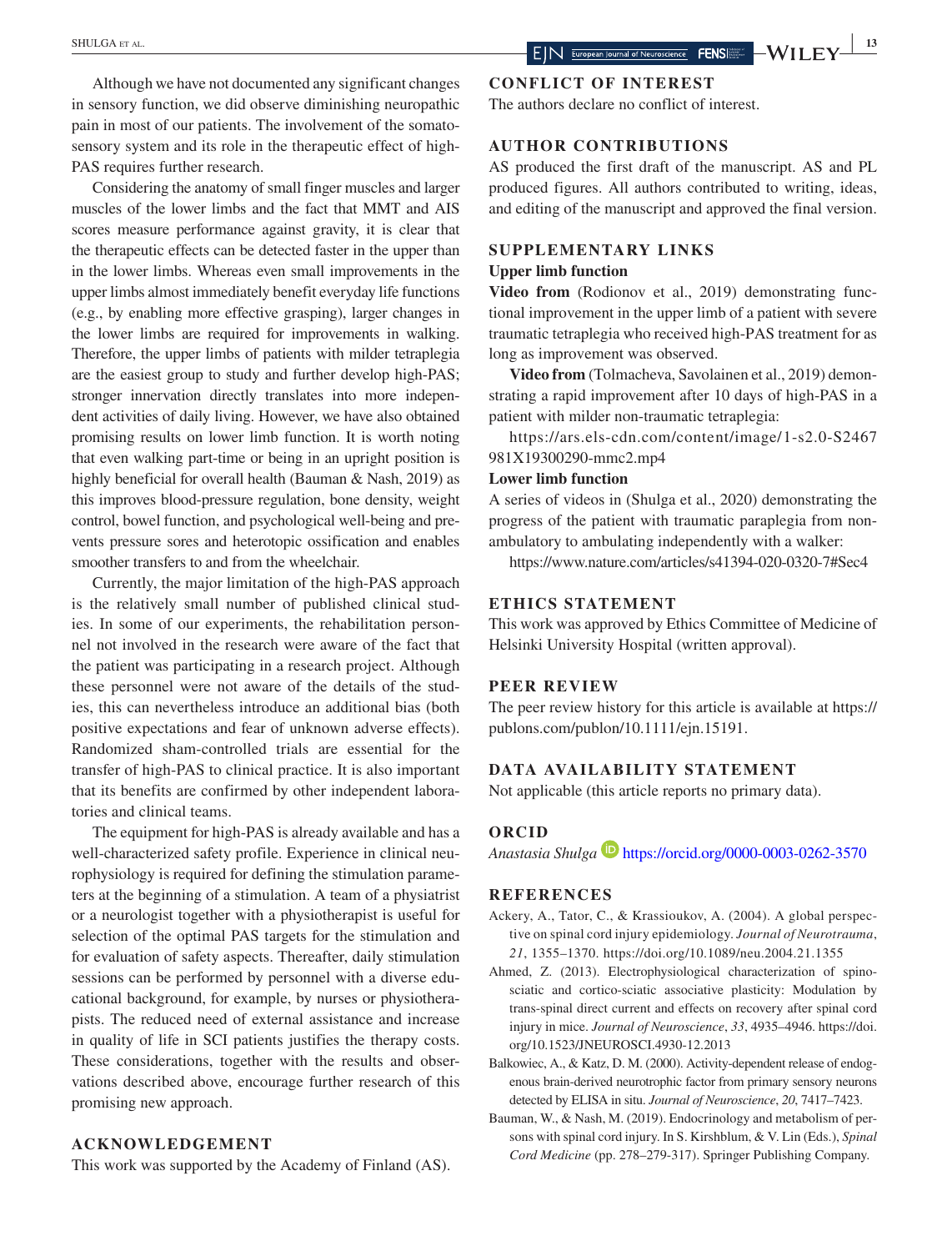**14 WILEY-EIN** European Journal of Neuroscience **FENS** 

- Boddington, L. J., & Reynolds, J. N. J. (2017). Targeting interhemispheric inhibition with neuromodulation to enhance stroke rehabilitation. *Brain Stimul*, *10*, 214–222.<https://doi.org/10.1016/j.brs.2017.01.006>
- Borland, M. S., Engineer, C. T., Vrana, W. A., Moreno, N. A., Engineer, N. D., Vanneste, S., Sharma, P., Pantalia, M. C., Lane, M. C., Rennaker, R. L., & Kilgard, M. P. (2018). The interval between VNS-tone pairings determines the extent of cortical map plasticity. *Neuroscience*, *369*, 76–86. [https://doi.org/10.1016/j.neuroscien](https://doi.org/10.1016/j.neuroscience.2017.11.004) [ce.2017.11.004](https://doi.org/10.1016/j.neuroscience.2017.11.004)
- Bunday, K. L., & Perez, M. A. (2012). Motor recovery after spinal cord injury enhanced by strengthening corticospinal synaptic transmission. *Current Biology*, *22*, 2355–2361.
- Bunday, K. L., Urbin, M. A., & Perez, M. A. (2018). Potentiating paired corticospinal-motoneuronal plasticity after spinal cord injury. *Brain Stimulation*, *11*, 1083–1092. [https://doi.org/10.1016/j.](https://doi.org/10.1016/j.brs.2018.05.006) [brs.2018.05.006](https://doi.org/10.1016/j.brs.2018.05.006)
- Carrillo-de-la-Pena, M. T., Galdo-Alvarez, S., & Lastra-Barreira, C. (2008). Equivalent is not equal: Primary motor cortex (MI) activation during motor imagery and execution of sequential movements. *Brain Research*, *1226*, 134–143. [https://doi.org/10.1016/j.brain](https://doi.org/10.1016/j.brainres.2008.05.089) [res.2008.05.089](https://doi.org/10.1016/j.brainres.2008.05.089)
- Carson, R. G., & Kennedy, N. C. (2013). Modulation of human corticospinal excitability by paired associative stimulation. *Frontiers in Human Neuroscience*, *7*, 823.
- Chen, R., & Udupa, K. (2009). Measurement and modulation of plasticity of the motor system in humans using transcranial magnetic stimulation. *Motor Control*, *13*, 442–453. [https://doi.org/10.1123/](https://doi.org/10.1123/mcj.13.4.442) [mcj.13.4.442](https://doi.org/10.1123/mcj.13.4.442)
- Chen, Y., & DeVivo, M. (2019). In S. Kirshblum, & V. Lin (Eds.), *Epidemiology of spinal cord injury* (pp. 44–45-62). Springer Publishing Company.
- Christiansen, L., & Perez, M. A. (2018). Targeted-plasticity in the corticospinal tract after human spinal cord injury. *Neurotherapeutics: the Journal of the American Society for Experimental NeuroTherapeutics*, *15*, 618–627.<https://doi.org/10.1007/s13311-018-0639-y>
- Dan, Y., & Poo, M. M. (2004). Spike timing-dependent plasticity of neural circuits. *Neuron*, *44*, 23–30. [https://doi.org/10.1016/j.](https://doi.org/10.1016/j.neuron.2004.09.007) [neuron.2004.09.007](https://doi.org/10.1016/j.neuron.2004.09.007)
- Davenport, W. G. (1972). Vigilance and arousal: Effects of different types of background stimulation. *Journal of Psychology*, *82*, 339– 346.<https://doi.org/10.1080/00223980.1972.9923824>
- de Araujo, A. V. L., Ribeiro, F. P. G., Massetti, T., Potter-Baker, K. A., Cortes, M., Plow, E. B., da Silva, T. D., Tonks, J., Anghinah, R., Magalhaes, F. H., Fregni, F., & de Mello Monteiro, C. B. (2020). Effectiveness of anodal transcranial direct current stimulation to improve muscle strength and motor functionality after incomplete spinal cord injury: A systematic review and meta-analysis. *Spinal Cord*, *58*, 635–646. <https://doi.org/10.1038/s41393-020-0438-2>
- Deng, Z. D., Lisanby, S. H., & Peterchev, A. V. (2013). Electric field depth-focality tradeoff in transcranial magnetic stimulation: Simulation comparison of 50 coil designs. *Brain Stimul*, *6*, 1–13. <https://doi.org/10.1016/j.brs.2012.02.005>
- Edgerton, R., Gerasimenko, Y., Gad, P., & Sayenko, D. (2019). Basic concepts underlying activity-dependent mechanisms in the rehabilitation of sensory-motor function after spinal cord injury. In S. Kirshblum, & V. Lin (Eds.), *Spinal Cord Medicine* (pp. 897–898- 911.). Springer Publishing Company.
- Edgley, S. A., Eyre, J. A., Lemon, R. N., & Miller, S. (1997). Comparison of activation of corticospinal neurons and spinal motor neurons by magnetic and electrical transcranial stimulation in the lumbosacral

cord of the anaesthetized monkey. *Brain*, *120*(Pt 5), 839–853. <https://doi.org/10.1093/brain/120.5.839>

- Ellaway, P. H., Vasquez, N., & Craggs, M. (2014). Induction of central nervous system plasticity by repetitive transcranial magnetic stimulation to promote sensorimotor recovery in incomplete spinal cord injury. *Frontiers in Integrative Neuroscience 8*, 42. [https://doi.](https://doi.org/10.3389/fnint.2014.00042) [org/10.3389/fnint.2014.00042](https://doi.org/10.3389/fnint.2014.00042)
- Fawcett, J. W., Curt, A., Steeves, J. D., Coleman, W. P., Tuszynski, M. H., Lammertse, D., Bartlett, P. F., Blight, A. R., Dietz, V., Ditunno, J., Dobkin, B. H., Havton, L. A., Ellaway, P. H., Fehlings, M. G., Privat, A., Grossman, R., Guest, J. D., Kleitman, N., Nakamura, M., … Short, D. (2007). Guidelines for the conduct of clinical trials for spinal cord injury as developed by the ICCP panel: Spontaneous recovery after spinal cord injury and statistical power needed for therapeutic clinical trials. *Spinal Cord*, *45*, 190–205. [https://doi.](https://doi.org/10.1038/sj.sc.3102007) [org/10.1038/sj.sc.3102007](https://doi.org/10.1038/sj.sc.3102007)
- Feldman, D. E. (2012). The spike-timing dependence of plasticity. *Neuron*, *75*, 556–571. <https://doi.org/10.1016/j.neuron.2012.08.001>
- Field-Fote, E. C. (2015). Exciting recovery: Augmenting practice with stimulation to optimize outcomes after spinal cord injury. *Progress in Brain Research*, *218*, 103–126.
- Field-Fote, E. C., Yang, J. F., Basso, D. M., & Gorassini, M. A. (2016). Supraspinal control predicts locomotor function and forecasts responsiveness to training after spinal cord injury. *Journal of Neurotrauma*, *34*(9), 1813–1825.<https://doi.org/10.1089/neu.2016.4565>
- Formento, E., Minassian, K., Wagner, F., Mignardot, J. B., Le Goff-Mignardot, C. G., Rowald, A., Bloch, J., Micera, S., Capogrosso, M., & Courtine, G. (2018). Electrical spinal cord stimulation must preserve proprioception to enable locomotion in humans with spinal cord injury. *Nature Neuroscience*, *21*, 1728–1741.
- Gajraj, N. M., Pennant, J. H., & Watcha, M. F. (1994). Eutectic mixture of local anesthetics (EMLA) cream. *Anesthesia and Analgesia*, *78*, 574–583.
- Gartner, A., & Staiger, V. (2002). Neurotrophin secretion from hippocampal neurons evoked by long-term-potentiation-inducing electrical stimulation patterns. *Proceedings of the National Academy of Sciences of the United States of America*, *99*, 6386–6391.
- Goshgarian, H. (2019). Developement, anatomy and function of the spinal cord. In S. Kirshblum, & V. Lin (Eds.), *Spinal Cord Medicine* (pp. 12–13-30.). Springer Publishing Company.
- Gourab, K., & Schmit, B. D. (2010). Changes in movement-related beta-band EEG signals in human spinal cord injury. *Clinical Neurophysiology*, *121*, 2017–2023.
- Hannula, H., & Ilmoniemi, R. (2017). Basic principles of navigated TMS. In S. Krieg (Ed.), *Navigated Transcranial Magnetic Stimulation in Neurosurgery* (pp. 3–4-29.). Springer Publishing Company.
- Hislop, H. J., Avers, D., & Brown, M. (2014). *Daniels and worthingham's muscle testing: Techniques of manual examination and performance testing*. Elsevier.
- Jack, A. S., Hurd, C., Martin, J., & Fouad, K. (2020). Electrical stimulation as a tool to promote plasticity of the injured spinal cord. *Journal of Neurotrauma*, *37*, 1933–1953. [https://doi.org/10.1089/](https://doi.org/10.1089/neu.2020.7033) [neu.2020.7033](https://doi.org/10.1089/neu.2020.7033)
- Jo, H. J., & Perez, M. A. (2020). Corticospinal-motor neuronal plasticity promotes exercise-mediated recovery in humans with spinal cord injury. *Brain*, *143*, 1368–1382. [https://doi.org/10.1093/](https://doi.org/10.1093/brain/awaa052) [brain/awaa052](https://doi.org/10.1093/brain/awaa052)
- Kirshblum, S., & Solinsky, R. (2019). Neurological assessment and classification of spinal cord injury. In S. Kirshblum, & V. Lin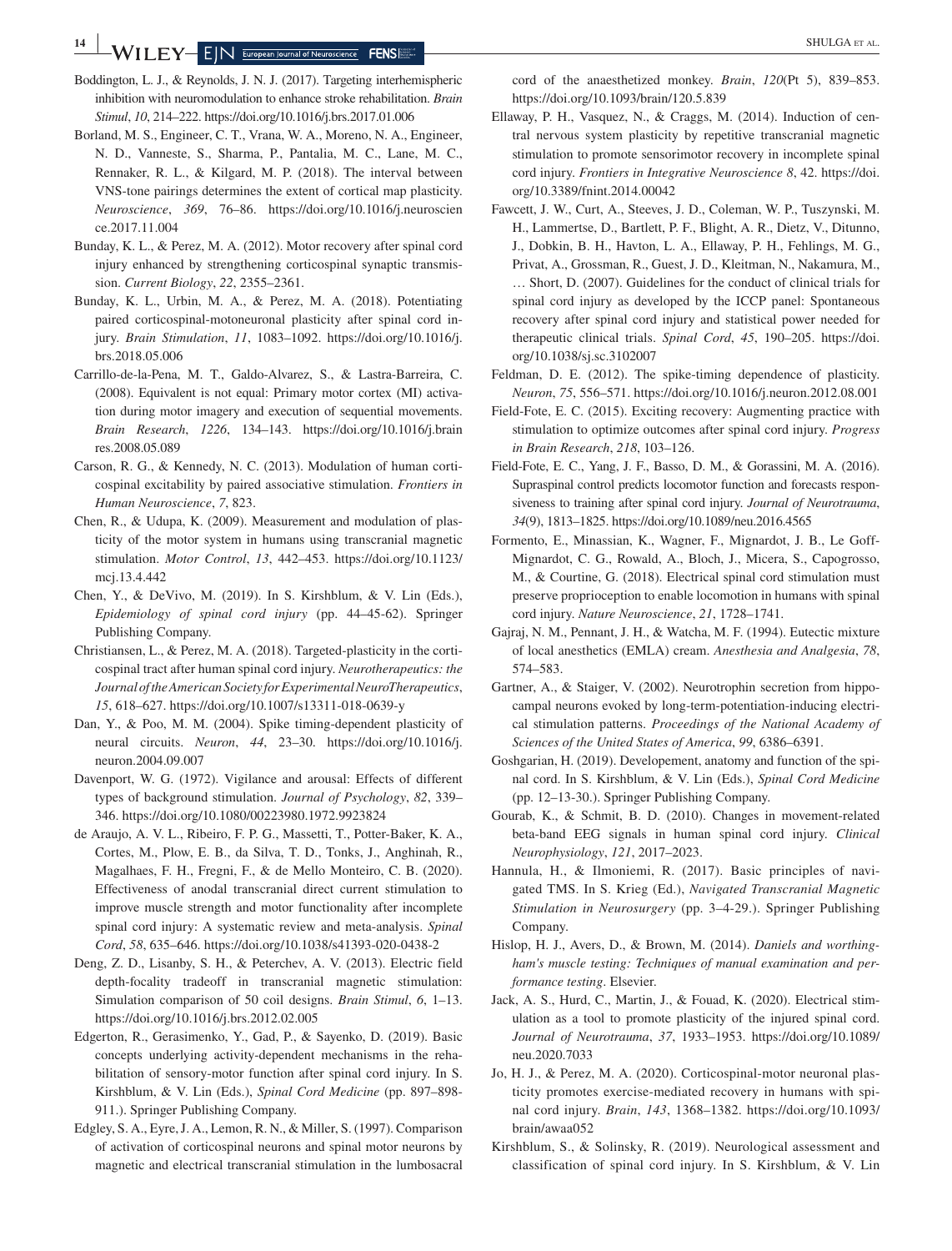(Eds.), *Spinal cord medicine* (pp. 63–64-76). Springer Publishing Company.

- Knikou, M. (2008). The H-reflex as a probe: Pathways and pitfalls. *Journal of Neuroscience Methods*, *171*, 1–12.
- Koltzenburg, M., Wall, P. D., & McMahon, S. B. (1999). Does the right side know what the left is doing? *Trends in Neurosciences*, *22*, 122–127.
- Laakso, I., Hirata, A., & Ugawa, Y. (2014). Effects of coil orientation on the electric field induced by TMS over the hand motor area. *Physics in Medicine & Biology*, *59*, 203–218.
- Lever, I. J., Bradbury, E. J., Cunningham, J. R., Adelson, D. W., Jones, M. G., McMahon, S. B., Marvizon, J. C., & Malcangio, M. (2001). Brain-derived neurotrophic factor is released in the dorsal horn by distinctive patterns of afferent fiber stimulation. *Journal of Neuroscience*, *21*, 4469–4477.
- Ling, Y. T., Alam, M., & Zheng, Y. P. (2020). Spinal cord injury: Lessons about neuroplasticity from paired associative stimulation. *Neuroscientist*, *26*, 266–277.<https://doi.org/10.1177/1073858419895461>
- McKay, D. R., Ridding, M. C., Thompson, P. D., & Miles, T. S. (2002). Induction of persistent changes in the organisation of the human motor cortex. *Experimental Brain Research*, *143*, 342–349.
- McPherson, J. G., Miller, R. R., & Perlmutter, S. I. (2015). Targeted, activity-dependent spinal stimulation produces long-lasting motor recovery in chronic cervical spinal cord injury. *Proceedings of the National Academy of Sciences of the United States of America*, *112*, 12193–12198.
- Mesrati, F., & Vecchierini, M. F. (2004). F-waves: Neurophysiology and clinical value. *Neurophysiologie Clinique*, *34*, 217–243.
- Mezes, M., Havu, R., Tolmacheva, A., Lioumis, P., Makela, J. P., & Shulga, A. (2020). The impact of TMS and PNS frequencies on MEP potentiation in PAS with high-frequency peripheral component. *PLoS One*, *15*, e0233999.
- Nicoll, R. A. (2017). A brief history of long-term potentiation. *Neuron*, *93*, 281–290. <https://doi.org/10.1016/j.neuron.2016.12.015>
- Nishimura, Y., Perlmutter, S. I., Eaton, R. W., & Fetz, E. E. (2013). Spike-timing-dependent plasticity in primate corticospinal connections induced during free behavior. *Neuron*, *80*, 1301–1309. [https://](https://doi.org/10.1016/j.neuron.2013.08.028) [doi.org/10.1016/j.neuron.2013.08.028](https://doi.org/10.1016/j.neuron.2013.08.028)
- Nitsche, M. A., Liebetanz, D., Schlitterlau, A., Henschke, U., Fricke, K., Frommann, K., Lang, N., Henning, S., Paulus, W., & Tergau, F. (2004). GABAergic modulation of DC stimulation-induced motor cortex excitability shifts in humans. *European Journal of Neuroscience*, *19*, 2720–2726.
- Oleson, C., & Flanders, A. (2019). Predicting outcomes following spinal cord injury. In S. Kirshblum, & V. Lin (Eds.), *Spinal Cord Medicine* (pp. 149–150-163.). Springer Publishing Company.
- Panja, D., & Bramham, C. R. (2014) BDNF mechanisms in late LTP formation: A synthesis and breakdown. *Neuropharmacology*, *76*, 664–676. <https://doi.org/10.1016/j.neuropharm.2013.06.024>
- Pohjonen, M., Savolainen, S., Arokoski, J., & Shulga, A. (2021). Omitting TMS component from paired associative stimulation with high-frequency PNS: A case series of tetraplegic patients. *Clinical Neurophysiology Practice*, *6*, 81–87. [https://doi.org/10.1016/j.](https://doi.org/10.1016/j.cnp.2021.01.004) [cnp.2021.01.004](https://doi.org/10.1016/j.cnp.2021.01.004)
- Ramer, L. M., Ramer, M. S., & Bradbury, E. J. (2014). Restoring function after spinal cord injury: Towards clinical translation of experimental strategies. *The Lancet Neurology*, *13*, 1241–1256. [https://](https://doi.org/10.1016/S1474-4422(14)70144-9) [doi.org/10.1016/S1474-4422\(14\)70144-9](https://doi.org/10.1016/S1474-4422(14)70144-9)
- Rodionov, A., Savolainen, S., Kirveskari, E., Makela, J. P., & Shulga, A. (2019) Restoration of hand function with long-term paired

associative stimulation after chronic incomplete tetraplegia: A case study. *Spinal Cord Series and Cases*, *5*(1), [https://doi.org/10.1038/](https://doi.org/10.1038/s41394-019-0225-5) [s41394-019-0225-5.](https://doi.org/10.1038/s41394-019-0225-5) eCollection 2019

- Rodionov, A., Savolainen, S., Kirveskari, E., Makela, J. P., & Shulga, A. (2020). Effects of long-term paired associative stimulation on strength of leg muscles and walking in chronic tetraplegia: A proofof-concept pilot study. *Frontiers in Neurology*, *11*, 397.
- Rossi, S., Antal, A., Bestmann, S., Bikson, M., Brewer, C., Brockmoller, J., Carpenter, L. L., Cincotta, M., Chen, R., Daskalakis, J. D., Di Lazzaro, V., Fox, M. D., George, M. S., Gilbert, D., Kimiskidis, V. K., Koch, G., Ilmoniemi, R. J., Pascal Lefaucheur, J., Leocani, L. … Hallett, M.; basis of this article began with a Consensus Statement from the IFCN Workshop on "Present, Future of TMS: Safety, Ethical Guidelines", Siena, October 17-20, 2018, updating through April 2020 (2020) Safety and recommendations for TMS use in healthy subjects and patient populations, with updates on training, ethical and regulatory issues: Expert guidelines. *Clinical Neurophysiology*.
- , Rossi, S., Hallett, M., Rossini, P. M., & Pascual-Leone, A.; Safety of TMS Consensus Group. (2009). Safety, ethical considerations, and application guidelines for the use of transcranial magnetic stimulation in clinical practice and research. *Clinical Neurophysiology*, *120*, 2008–2039.
- Rossini, P. M., Burke, D., Chen, R., Cohen, L. G., Daskalakis, Z., Di Iorio, R., Di Lazzaro, V., Ferreri, F., Fitzgerald, P. B., George, M. S., Hallett, M., Lefaucheur, J. P., Langguth, B., Matsumoto, H., Miniussi, C., Nitsche, M. A., Pascual-Leone, A., Paulus, W., Rossi, S., … Ziemann, U. (2015). Non-invasive electrical and magnetic stimulation of the brain, spinal cord, roots and peripheral nerves: Basic principles and procedures for routine clinical and research application. an updated report from an I.F.C.N. committee. *Clinical Neurophysiology*, *126*, 1071–1107. [https://doi.org/10.1016/j.](https://doi.org/10.1016/j.clinph.2015.02.001) [clinph.2015.02.001](https://doi.org/10.1016/j.clinph.2015.02.001)
- Rothwell, J. C., Thompson, P. D., Day, B. L., Boyd, S., & Marsden, C. D. (1991). Stimulation of the human motor cortex through the scalp. *Experimental Physiology*, *76*, 159–200.
- Sarkamo, T., & Soto, D. (2012). Music listening after stroke: Beneficial effects and potential neural mechanisms. *Annals of the New York Academy of Sciences*, *1252*, 266–281.
- Schmidt, S., Bathe-Peters, R., Fleischmann, R., Ronnefarth, M., Scholz, M., & Brandt, S. A. (2015). Nonphysiological factors in navigated TMS studies; confounding covariates and valid intracortical estimates. *Human Brain Mapping*, *36*, 40–49.
- Sharp, K. G., Gramer, R., Page, S. J., & Cramer, S. C. (2017). Increased brain sensorimotor network activation after incomplete spinal cord injury. *Journal of Neurotrauma*, *34*, 623–631. [https://doi.](https://doi.org/10.1089/neu.2016.4503) [org/10.1089/neu.2016.4503](https://doi.org/10.1089/neu.2016.4503)
- Shulga, A., Lioumis, P., Kirveskari, E., Savolainen, S., Makela, J. P., & Ylinen, A. (2015). The use of F-response in defining interstimulus intervals appropriate for LTP-like plasticity induction in lower limb spinal paired associative stimulation. *Journal of Neuroscience Methods*, *242C*, 112–117. [https://doi.org/10.1016/j.](https://doi.org/10.1016/j.jneumeth.2015.01.012) [jneumeth.2015.01.012](https://doi.org/10.1016/j.jneumeth.2015.01.012)
- Shulga, A., Lioumis, P., Zubareva, A., Brandstack, N., Kuusela, L., Kirveskari, E., Savolainen, S., Ylinen, A., & Makela, J. P. (2016). Long-term paired associative stimulation can restore voluntary control over paralyzed muscles in incomplete chronic spinal cord injury patients. *Spinal Cord Series and Cases*, *2*, 16016. [https://doi.](https://doi.org/10.1038/scsandc.2016.16) [org/10.1038/scsandc.2016.16](https://doi.org/10.1038/scsandc.2016.16)
- Shulga, A., Savolainen, S., Kirveskari, E., & Makela, J. P. (2020). Enabling and promoting walking rehabilitation by paired associative